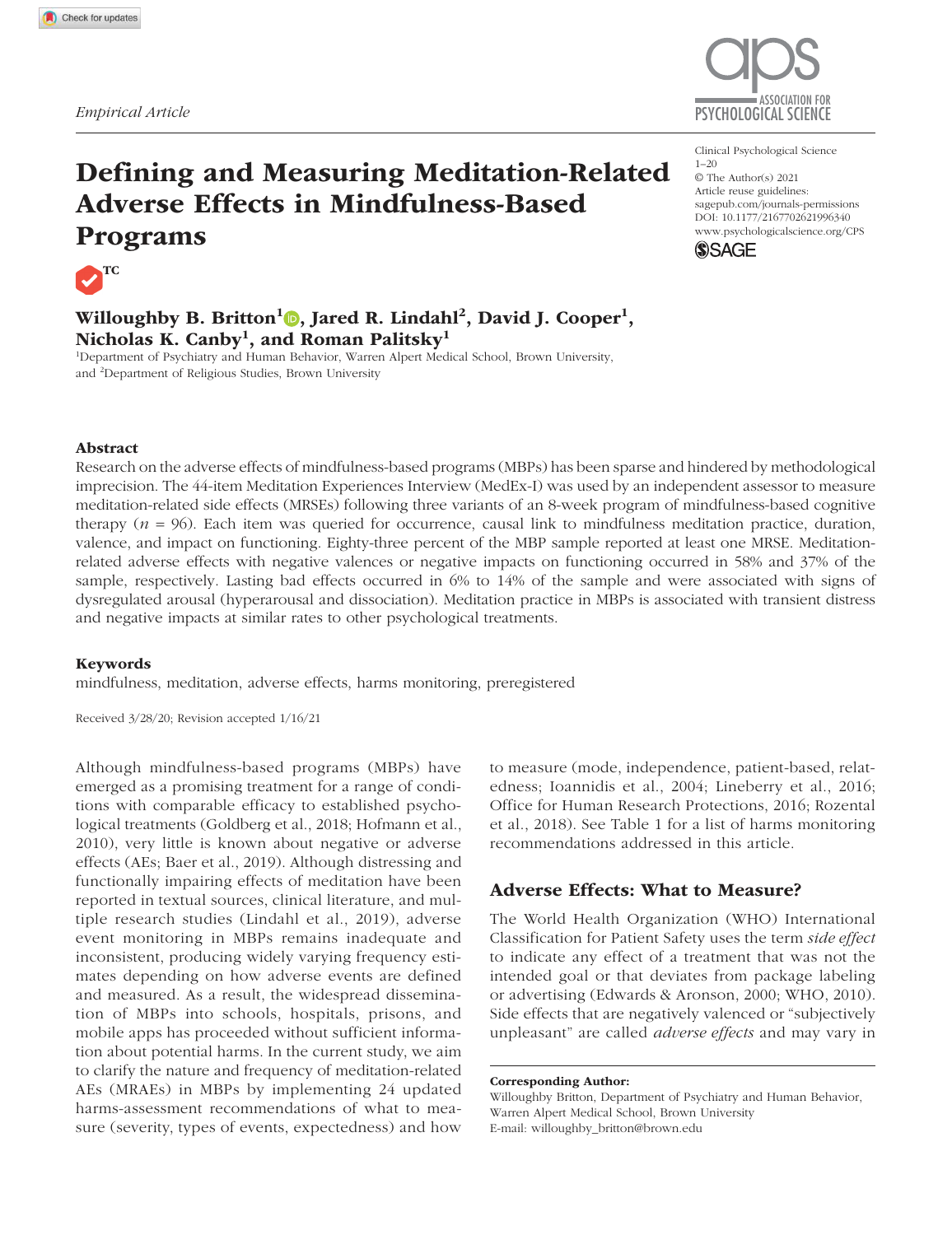|  |  |  | Table 1. Harms Monitoring Recommendations |
|--|--|--|-------------------------------------------|
|--|--|--|-------------------------------------------|

| No.                            | Issue                                          | Description and recommendation                                                                                     | How the current study addresses                                                                                      |
|--------------------------------|------------------------------------------------|--------------------------------------------------------------------------------------------------------------------|----------------------------------------------------------------------------------------------------------------------|
|                                |                                                | What to measure                                                                                                    |                                                                                                                      |
| Degree of harm<br>$\mathbf{1}$ | Severity                                       | Studies limited to serious AEs<br>inadequate; include all clinically<br>relevant events                            | Three-tiered approach: valence, impact,<br>LBEs                                                                      |
| 2                              | Duration                                       | Clinically relevant events can have<br>different durations                                                         | Durations of all events assessed, LBEs<br>are reported according to three<br>different durations of negative impacts |
| 3                              | Transient distress vs.<br>harm                 | Differentiate transient distress from<br>negative impact on life and<br>functioning                                | Separate ratings for valence and impact                                                                              |
| Types of events                |                                                |                                                                                                                    |                                                                                                                      |
| 4                              | Deterioration of target<br>symptoms inadequate | Misses novel or unexpected<br>symptoms                                                                             | MedEx-I measures wide range of<br>meditation-related side effects                                                    |
| 5                              | General deterioration vs.<br>multiple domains  | Treatments can improve some<br>symptoms and some domains<br>while making other worse                               | MedEx-I measures across six different<br>domains                                                                     |
| 6                              | Treatment-specific                             | Different treatments have different<br>types of AEs                                                                | MedEx-I based on previous research of<br>meditation-related challenges                                               |
| 7                              | Expectedness                                   | Prior research of meditation can<br>inform what types of AEs may be<br>expected                                    | MedEx-I based on previous research<br>of meditation-related challenges,<br>including $> 40$ published reports        |
| Mode (how)                     |                                                | How to measure                                                                                                     |                                                                                                                      |
| 8                              | Active vs. passive                             |                                                                                                                    | MedEx-I is active and systematic; all                                                                                |
|                                | monitoring                                     | Accurate estimates require active<br>monitoring; passive monitoring<br>underestimates AEs                          | participants were queried                                                                                            |
| 9                              | Open-ended vs. specific<br>questions           | Open-ended questions<br>underestimate frequencies; query<br>specific symptoms                                      | MedEx-I contains both open-ended and<br>specific questions                                                           |
| 10                             | Detailed case reports                          | Detailed case reports are more<br>informative than group<br>comparisons to detect harms<br>signals                 | MedEx-I is a detailed qualitative<br>interview embedded in a prospective<br>trial                                    |
| 11                             | Hawthorn effect-like<br>scripting              | Repeatedly asking questions about<br>specific experiences can make<br>them more likely to happen or be<br>reported | MedEx-I was administered<br>retrospectively as last assessment                                                       |
| Mode (who)                     |                                                |                                                                                                                    |                                                                                                                      |
| 12                             | Independence                                   | Researchers/clinicians underestimate<br>harms; use an independent<br>assessor                                      | MedEx-I was conducted by independent<br>assessor unrelated to trial                                                  |
| 13                             | Diverse perspectives                           | Different participants can view the<br>same experience in different ways                                           | Multivalent (positive, negative, neutral/<br>mixed) ratings of valence and impact                                    |
| Relatedness                    |                                                |                                                                                                                    |                                                                                                                      |
| 14                             | Prior published reports                        | Use reports of AEs of the treatment<br>agent                                                                       | MedEx-I is consistent with more than 40<br>published reports of MRAEs                                                |
| 15                             | Expert judgment                                | Causal attribution to treatment by<br>experts                                                                      | MedEx-I is based on interviews with<br>meditation teachers who attributed the<br>cause to meditation                 |
| 16                             | Subjective attribution                         | Causal attribution to the treatment<br>by the subject                                                              | MedEx-I asks about experiences that the<br>participant attributes to meditation                                      |
| 17                             | Temporal proximity<br>(challenge)              | Event occurs during or immediately<br>following treatment agent                                                    | MedEx-I queries if experience occurred<br>during or immediately following<br>meditation practice                     |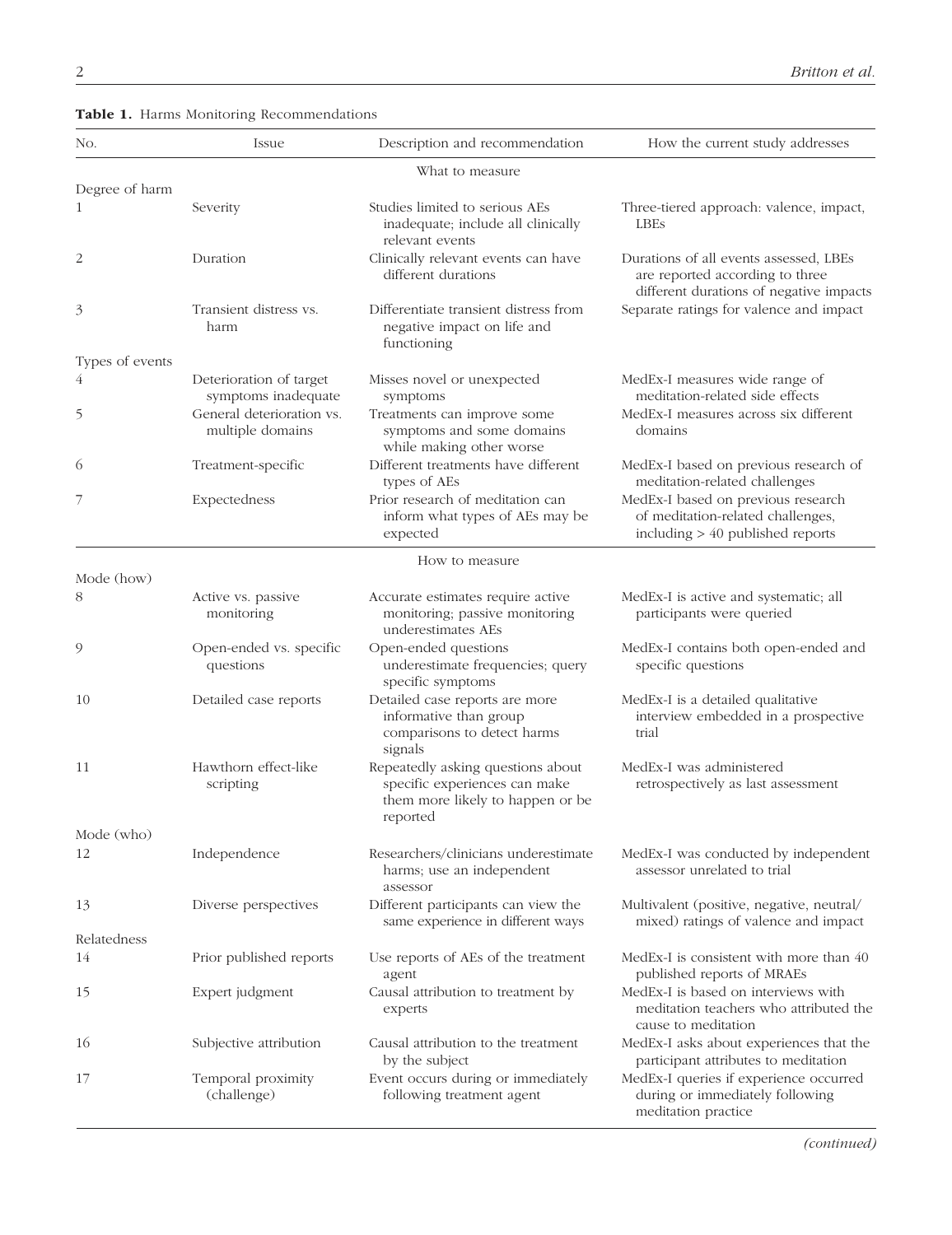Table 1. *(continued)*

| No. | Issue                                 | Description and recommendation                                                                      | How the current study addresses                                                                                     |
|-----|---------------------------------------|-----------------------------------------------------------------------------------------------------|---------------------------------------------------------------------------------------------------------------------|
| 18  | Exacerbation                          | Exacerbation of preexisting<br>symptoms during or immediately<br>following treatment agent          | MedEx-I queries whether preexisting<br>symptoms got worse during or<br>immediately following meditation<br>practice |
| 19  | De-challenge                          | Decrease when treatment is reduced                                                                  | Established in VCE study (see Lindahl<br>et al., 2017)                                                              |
| 20  | Rechallenge                           | Reappearance when treatment agent<br>is reinstated                                                  | Established in VCE study (see Lindahl<br>et al., 2017)                                                              |
| 21  | Dose-response,<br>biological gradient | Greater exposure leads to higher<br>incidence                                                       | Statistical correlations with meditation<br>practice                                                                |
| 22  | Intrasubjective<br>consistency        | Occurrence of same event following<br>treatment on more than one<br>occasion in the same individual | Established in VCE study (see Lindahl<br>et al., 2017)                                                              |
| 23  | Intersubjective<br>consistency        | Occurrence of same event following<br>treatment in different individuals                            | Established in VCE study (see Lindahl<br>et al., 2017)                                                              |
| 24  | Specificity                           | Rule out alternate causes                                                                           | Experiences that did not appear for first<br>time or worsen during program were<br>not counted                      |

Note: AEs = adverse events; LBEs = lasting bad effects; MRAEs = meditation-related adverse effects; MedEx-I = Meditation Experiences Interview; VCE = Varieties of Contemplative Experience.

degree of harm (WHO, 2010, p. 16). *Harm* is any physical, psychological, or social suffering or impairment in functioning and is measured on a continuum (WHO, 2010).

Degree of harm is determined by AE severity and duration and any resulting treatment implications (WHO, 2010). AE reporting in MBP trials has typically been limited to extremely severe or "serious" AEs that are "fatal or life threatening, resulting in significant incapacity" because only serious AEs are required to be reported (Food and Drug Administration [FDA], 2010; Wong et al., 2018). However, new guidelines recommend "broaden[ing] adverse event reporting beyond what is mandated by regulators" to include clinically relevant events that influence treatment decisions, tolerability, adherence, functioning, and quality of life (Lineberry et al., 2016, p. 3). This new definition includes not only events of moderate severity that require countermeasures (including reducing dose of treatment) or involve impairment in at least one domain of functioning but also mild events (transient distress) that require no intervention. Although mild events have been considered "nuisances," expected, or necessary for progress (Baer et al., 2019; Peterson et al., 2013), they still affect risk-benefit assessment, treatment tolerability, and quality of life and therefore remain clinically relevant (Linden, 2013; Lineberry et al., 2016).

Although duration is related to harm, there is no specific or required duration that makes an event clinically relevant or harmful (Lineberry et al., 2016; WHO, 2010). Instead, duration interacts with other contextual factors to constitute harm. Higher levels of impairment or risk require shorter durations for clinical relevance (e.g., suicidality is serious regardless of duration). Conversely, mild events (headaches) that last for months also constitute harm. Thus, degree of harm is best understood as a combination of duration, distress, impairment of functioning or quality of life, and risk to self/other.

In the context of MBPs, definitions of AEs typically include "deteriorations" on preexisting target outcomes (Baer et al., 2019; Hirshberg et al., 2020; Wong et al., 2018). However, this approach fails to capture unexpected or novel treatment-emergent effects (Dimidjian & Hollon, 2010; Linden, 2013). Likewise, global, summed, or averaged deterioration scores also obscure the fact that treatments can improve some symptoms and some domains of functioning while making others worse (Dimidjian & Hollon, 2010; Lilienfeld, 2007). For this reason, current guidelines recommend assessing different domains of functioning independently (Dimidjian & Hollon, 2010; Lineberry et al., 2016).

Current guidelines recommend assessing all potential AEs that are linked to the central mechanism of action for a treatment (e.g., meditation; Dimidjian & Hollon, 2010; Lineberry et al., 2016; Mayo-Wilson et al., 2019), which requires knowledge of previously published reports about MRAEs. Undesirable side effects and risks of meditation have been documented in more than 40 scientific reports (for reviews, see Baer et al., 2019; Kuijpers et al., 2007; Lindahl et al., 2019; Lustyk et al., 2009; Van Dam et al., 2018). Many MRAEs are listed as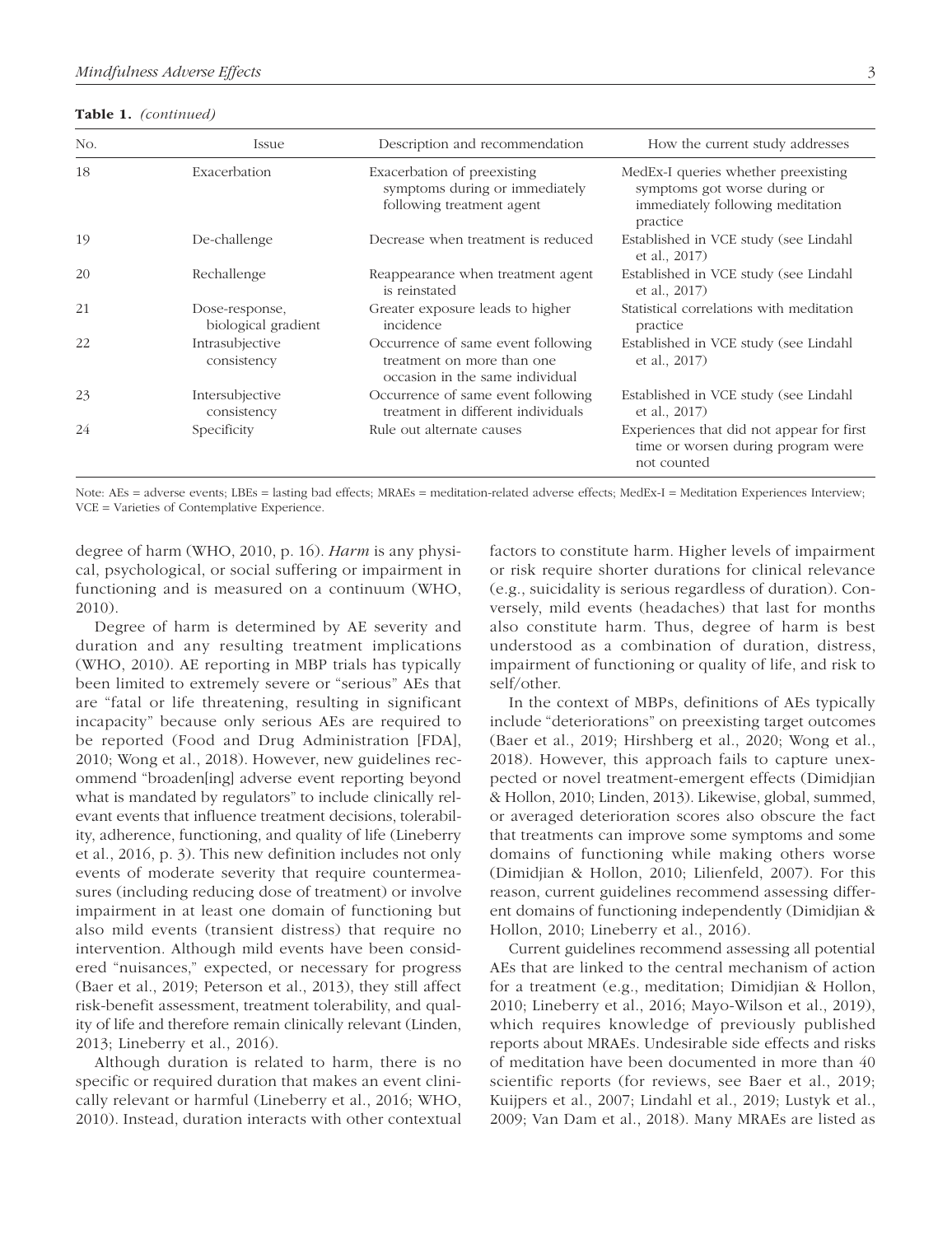potential risks in MBP guidelines (Kuyken et al., 2012; Santorelli et al., 2017) and are linked to known mechanisms of action of MBPs. For example, the MBP mechanism of increased body awareness and/or activation of the insula cortex can be associated with increased anxiety, panic, and flashbacks; the MBP mechanisms of decentering, or increased psychological distance from experience, and prefrontal control over the amygdala can be associated with disembodiment, affective blunting, and dissociation (Britton, 2019).

Available frequency estimates of MRAEs have varied widely, depending on how AEs were defined and measured. A recent meta-analysis of meditation studies found that AE rates ranged from 4% to 33% depending on study design (Farias et al., 2020). In MBP trials, nonsystematic and passive monitoring of serious AEs produced rates of < 1% (Wong et al., 2018), systematic queries of "unpleasant experiences" produced rates of 67% to 73% (Baer et al., 2021), and percentage of "participants with increased symptoms" produced rates of 15% to 44% (Hirshberg et al., 2020). In addition, some RCTs have found that average symptom severity significantly worsened in MBP arms compared with control arms (Britton et al., 2010; Johnson et al., 2016; Lomas et al., 2017; Reynolds et al., 2017). However, none of these studies formally assessed the relationship of AEs to meditation practice. Systematic queries of *meditationrelated* AEs (MRAEs) that were "particularly bad or frightening" or "unwanted" produced MRAE rates of 20% to 25% (Anderson et al., 2019; Cebolla et al., 2017; Schlosser et al., 2019). More common, less serious MRAEs that have been reported in surveys of meditators who meditate less than an hour per day include increased depression, anxiety, or panic; reexperiencing of traumatic memories; dissociation; executive dysfunction; headaches or body pain; insomnia; and social impairment (Cebolla et al., 2017; Farias et al., 2020; Lindahl et al., 2017; Lomas et al., 2015). More serious MRAEs including mania, psychosis, and suicidality have also been reported, often in the contexts of intensive retreats  $(> 5 \text{ hr/day})$  or in conjunction with preexisting psychopathology (Kuijpers et al., 2007; Kuyken et al., 2012; Lindahl et al., 2017; Yorston, 2001).

## Adverse Effects: How to Measure?

Consolidated Standards of Reporting Trials (CONSORT) guidelines define safety as "substantive evidence of an absence of harm" and not "when there is simply absence of evidence of harm" (Ioannidis et al., 2004). In pharmacology treatments, the most detailed harms assessments occur in early preclinical and basic science phases of treatment development (Phases 0–1) in the form of case reports, dose-response curves, and observational studies before proceeding to randomized controlled trials (RCTs; Gitlin, 2013). MBPs, however, have largely omitted in-depth harms assessments in both treatment development and RCTs. Thus, despite CONSORT requirements (Moher et al., 2001), and compared with 100% of pharmacology trials (Vaughan et al., 2014), less than 20% of meditation trials actively measure AEs (Wong et al., 2018).

The majority of MBPs rely on passive monitoring that is, spontaneous participant reports. However, it is well known that research participants and psychotherapy clients are unlikely to spontaneously report negative treatment reactions because of demand characteristics (the desire to please the therapist or researcher; Horigian et al., 2010; Nichols & Maner, 2008). As a result, relying on passive monitoring may underestimate AE frequency by more than 20-fold (Kramer, 1981). AE accuracy can be improved by active and systematic monitoring (Horigian et al., 2010), but only if active monitoring scales that assess specific symptoms—which have more sensitive detection rates than either open-ended queries (Allen et al., 2018; Bent et al., 2006) or passive monitoring (Talbot & Aronson, 2012)—are used.

Treatment providers and researchers are not good sources of harms estimates. Providers often overestimate their success rates, underestimate harms, and fail to recognize deteriorations when they occur (Hatfield et al., 2010; Walfish et al., 2012). Providers tend to dismiss patient complaints and their credibility as reliable reporters (Crichton et al., 2017) and deny that patient-reported symptoms were caused by the treatment, even for known side effects (Golomb et al., 2007). Providers are also prone to the fallacy that "worsening is to be expected and is a positive sign that the therapy is working" (Hannan et al., 2005, p. 156) even though less than 10% of deteriorations result in positive treatment response and intervening on deteriorating patients improves treatment outcomes ( Lambert et al., 2003). Researchers may be motivated to downplay AEs because of reporting burden or because continued funding depends on treatment success (Ioannidis, 2009). Researcher conflicts of interest have been found to significantly predict fewer AEs in the MBP arm (Wong et al., 2018). Thus, because researchers and providers are reliably biased, recent guidelines recommend patient-based reports elicited by an independent party for identifying sensitive or socially undesirable information such as negative reactions to treatment (Dimidjian & Hollon, 2010; Fowler, 1998; Weissman et al., 2008). Although patient-centered assessments protect against motivated minimization by researchers and providers, different patients may view the same experience in different ways (Dimidjian &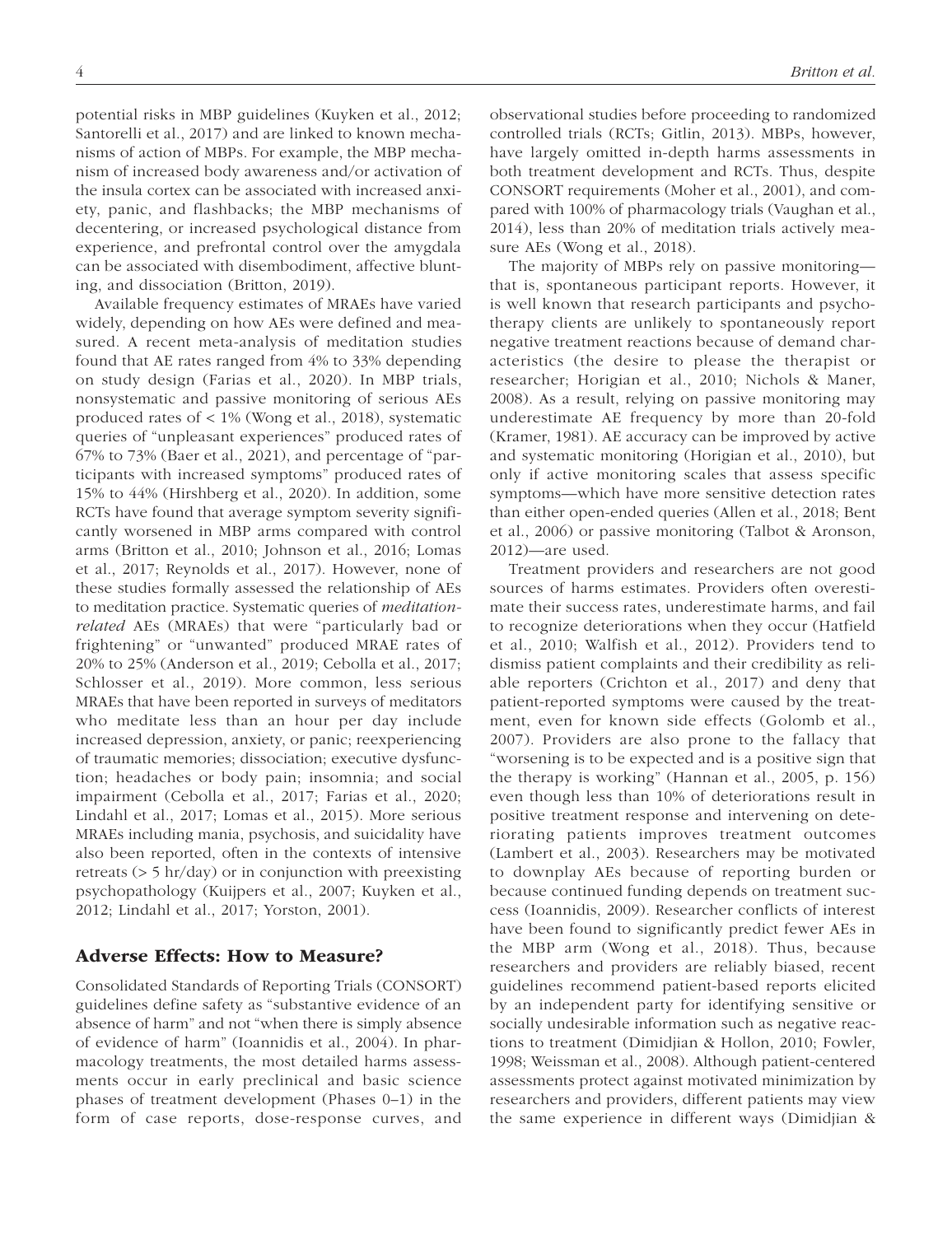Hollon, 2010; Rozental et al., 2018). One patient may experience crying or traumatic reexperiencing as destabilizing, whereas another patient may experience it as part of healing. Thus, it is necessary to assess the valence and impact of each experience for each patient independently.

Contrary to the assumption that RCTs always convey the best evidence, they are not the best design for detecting AEs (Hammad et al., 2011; Vandenbroucke, 2006) and have instead been called "the gold standard way to miss adverse events" (Healy & Mangin, 2019, p. 1). RCTs are powered for efficacy but underpowered for detecting AEs, which are typically rare, outlier events (Edwards, 2012; Hammad et al., 2011; Lineberry et al., 2016) that are easily obscured by lack of patient or assessor blinding, lack of intent-to-treat analyses, or author conflict of interest (Chou et al., 2007, 2010; Hammad et al., 2011). These limitations of RCTs to detect AEs or make causal inferences are further compounded in behavioral intervention studies, including MBPs, in which harms assessment and methodological rigor lag far behind pharmaceutical trials (Goldberg et al., 2017; Jonsson et al., 2014; Wong et al., 2018). Widespread use of waitlist control participants and lack of patient blinding result in global overestimation of treatment efficacy and underestimation of AEs (Hrobjartsson et al., 2014). Waitlist control participants are prone to nocebo effects and cannot be used to estimate base rates of AEs without treatment (Cuijpers et al., 2018; Freedland et al., 2019; Furukawa et al., 2014; Van Dam & Galante, 2020).

Rather than relying on RCTs, regulatory agencies such as the National Institutes of Health, WHO, and FDA rely instead on Phase 0–1 or postmarket observational studies and detailed case reports to identify treatment-related harms and make safety policy decisions (Council for International Organizations of Medical Sciences, 2010; Moore et al., 2012; Singh & Loke, 2012; Talbot & Aronson, 2012). Rather than trying to infer causality mathematically on the basis of group averages, causality can be more confidently and thoroughly established by assessing each event in each person with multiple causality criteria (Edwards, 2012; Hauben & Aronson, 2007). Standard causality assessment criteria are listed in Table 1 (relatedness items 14–24; Agbabiaka et al., 2008; Office for Human Research Protections, 2016; Turner, 1984; WHO, 2016). Because MBP development skipped this phase, it has been recommended that MBPs be "sent back" to Phases 0–1 to assess potential AEs properly (Dimidjian & Segal, 2015, p. 605). The *Lancet Psychiatry* Commission on psychological treatments recommend recouping Phase 0–1-level safety information by embedding in-depth qualitative interviews about AEs into clinical trials (Holmes et al., 2018).

Given these recommendations for the assessment of AEs, in the current study, we have several related aims. We provide an example of a harms assessment that incorporates the updated guidelines, with special attention to issues pertinent to behavioral interventions in general and MBPs in particular (see Table 1). In the current article, we use the terms *meditation-related side effect* (MRSE) to refer to all meditation effects that are unintended and *meditation-related adverse effect* to refer to meditation effects with negative valence and/ or negative impacts. By using an empirically derived taxonomy of MRSEs (Lindahl et al., 2017), we aim to clarify the nature and frequency of MRSEs and MRAEs in the context of 8-week mindfulness-based programs. By asking each participant to rate the valence and impact of each MRSE that occurred, we clarify which side effects are experienced as "adverse" (i.e., are MRAEs) on a patient-centered, case-by-case basis. By taking a three-tiered approach to severity and degree of harm that incorporates valence, impact, and duration, we differentiate transient distress, negative-impact MRAEs, and lasting bad effects (LBEs). By identifying specific types of MRSEs that are associated with lasting bad effects, we aim to help meditators, meditation teachers, and MBP providers identify potentially problematic MRSEs that may warrant attention, corrective feedback, and/or intervention. By evaluating the performance of open-ended questions compared with specific questions, we provide information on how method of measurement affects frequency rates. By assessing MRAE rates across MBP variants, we begin to investigate whether frequencies are dependent on type of meditation practice.

## Method

### Participants

The target sample was intended to represent Americans seeking mindfulness meditation training for the management or alleviation of clinical, subclinical, and transdiagnostic expressions of affective disturbances, including anxiety, depression, and stress (Morone et al., 2017; Santorelli et al., 2017). Participants were Englishspeaking individuals, ages 18 to 65, with mild to severe levels of depression and persistently high levels of negative affect. Following MBP guidelines (Kuyken et al., 2012; Santorelli et al., 2017), exclusion criteria included lifetime history of bipolar, psychotic, borderline, or antisocial personality disorders; repeated selfharm or organic brain damage; current depression in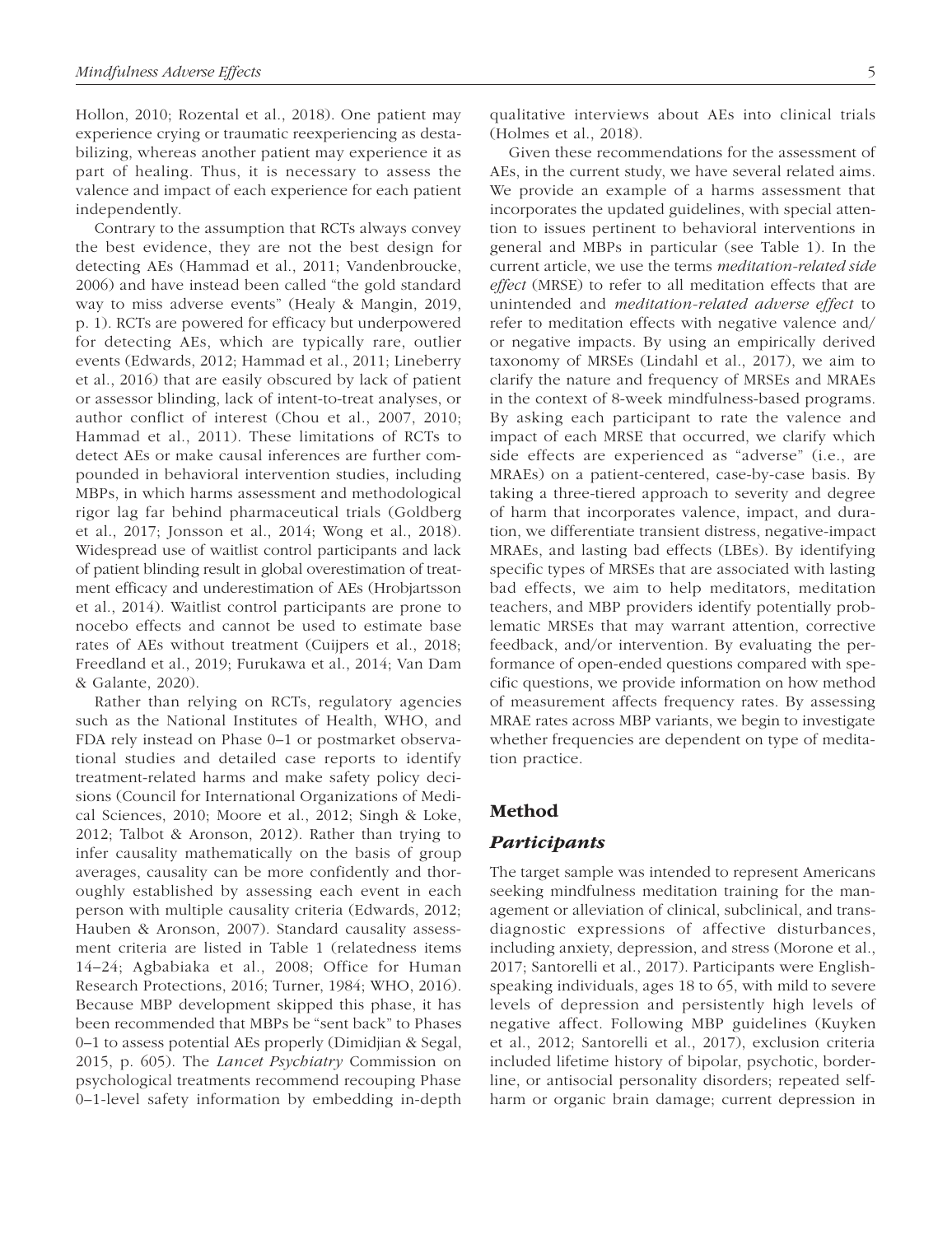the extremely severe range or active suicidal ideation; current panic, posttraumatic stress disorder, obsessive compulsive disorder, eating disorder, or substance abuse; current psychotherapy; a regular meditation practice; or modification of antidepressant medication in the preceding 2 months (for details, see Britton et al., 2018).

## Setting and oversight

The registered clinical trial (NCT01831362) took place at Brown University between November 2012 and March 2016. The study was approved and supervised by the Brown University Institutional Review Board (IRB), an independent Data Safety Monitoring Board (DSMB), and the National Center for Complementary and Integrative Health (NCCIH) Office of Clinical and Regulatory Affairs (OCRA) in accordance with the World Medical Association Declaration of Helsinki. Participants were recruited through community flyers advertising mindfulness meditation for stress, anxiety, and depression. Eligible participants provided written, informed consent and did not receive financial compensation. All AEs, both serious and nonserious, were reported to the IRB, DSMB, and OCRA according to NCCIH reporting requirements.

## Design and training programs

As reported in Britton et al. (2018), the treatment programs were three variants of mindfulness-based cognitive therapy (MBCT): open monitoring (OM), focused attention (FA), and standard MBCT. Standard MBCT combines components of cognitive behavioral therapy and mindfulness-based stress reduction (MBSR) in a group-based psychoeducational format (Segal, Williams, & Teasdale, 2002) and employs a combination of both OM and FA meditation techniques. The OM variant included only OM meditation, during which participants bring unbiased, receptive, and open attention to their experience without focusing on any single object. The FA variant, by contrast, included only FA meditation, during which participants focus attention on an anchor (e.g., the breath). Detailed descriptions of treatment development and validation with session-bysession treatment manuals can be found in Britton et al. (2018). All treatments met for 3 hr once per week for 8 weeks and for a full-day silent retreat during Week 7. Prescribed formal meditation practice homework was 45 min per day, 6 days per week, with additional informal practice as needed. Participants received basic training in targeted practices (FA, OM, or the combination in MBCT) during Weeks 1 through 4 and then learned how to apply these practices to regulate negative emotions in Weeks 5 through 8. All treatments were equivalent for program structure, duration, instructor training/fidelity, and participant compliance (e.g., attendance, meditation frequency and duration; Britton et al., 2018).

Four meditation teachers taught the MBPs: three men and one woman. All instructors had graduate degrees (three PhDs, one MA, two clinical) and more than 20 years of personal meditation experience in one or more meditation traditions. Three were trained MBSR and/or MBCT instructors; three had training as teachers of Buddhist meditation. Treatment adherence was 93.3%  $(\kappa = .71)$ , as assessed by adapted versions of the MBCT adherence scale (Britton et al., 2018; Segal, Teasdale, et al., 2002).

## Measures

Baseline diagnostic status and exclusion criteria were established with the Structured Clinical Interview for DSM-IV for Axis I (SCID-I) and Axis II (SCID-II) disorders (Frist, 1997). Depression symptom severity was assessed with the clinician-administered Inventory of Depressive Symptomatology (IDS-C; Rush et al., 1996;  $\kappa$  = .89) and was interpreted as follows: 12 to 23 = mild, 24 to  $36$  = moderate,  $37$  to  $47$  = severe,  $48$  or greater = very severe.

The Meditation Experiences Interview instrument design. The Meditation Experiences Interview (MedEx-I) was derived from the Varieties of Contemplative Experience (VCE) research project, a mixed-methods study about meditation-related challenges based on interviews with practitioners of Buddhist meditation and meditation teachers (Lindahl et al., 2017). The VCE study yielded 59 types of meditation-related experiences that were described by meditators and teachers as unexpected, challenging, distressing, and/or associated with impairment of functioning. Relatedness to meditation was established by using 11 causality criteria (Agbabiaka et al., 2008; Office for Human Research Protections, 2016; WHO, 2016; for details, see Table 1).

Because the VCE study and the current trial were concurrent, an earlier version of the VCE codebook was used as basis for the development of the MedEx-I used in the MBP. This "MedEx codebook" consisted of 44 categories across six domains. The affective domain (11 categories) included changes in the type, frequency, or intensity of emotions, such as anxiety, affective lability, blunting, suicidality, and reexperiencing of traumatic memories. The cognitive domain (six categories) included experiences related to mental processes and thought content, quality, and frequency, such as executive dysfunction, delusions, racing, or absence of thoughts or loss of concepts. The perceptual domain (eight categories) captured alterations in sensory processes, such as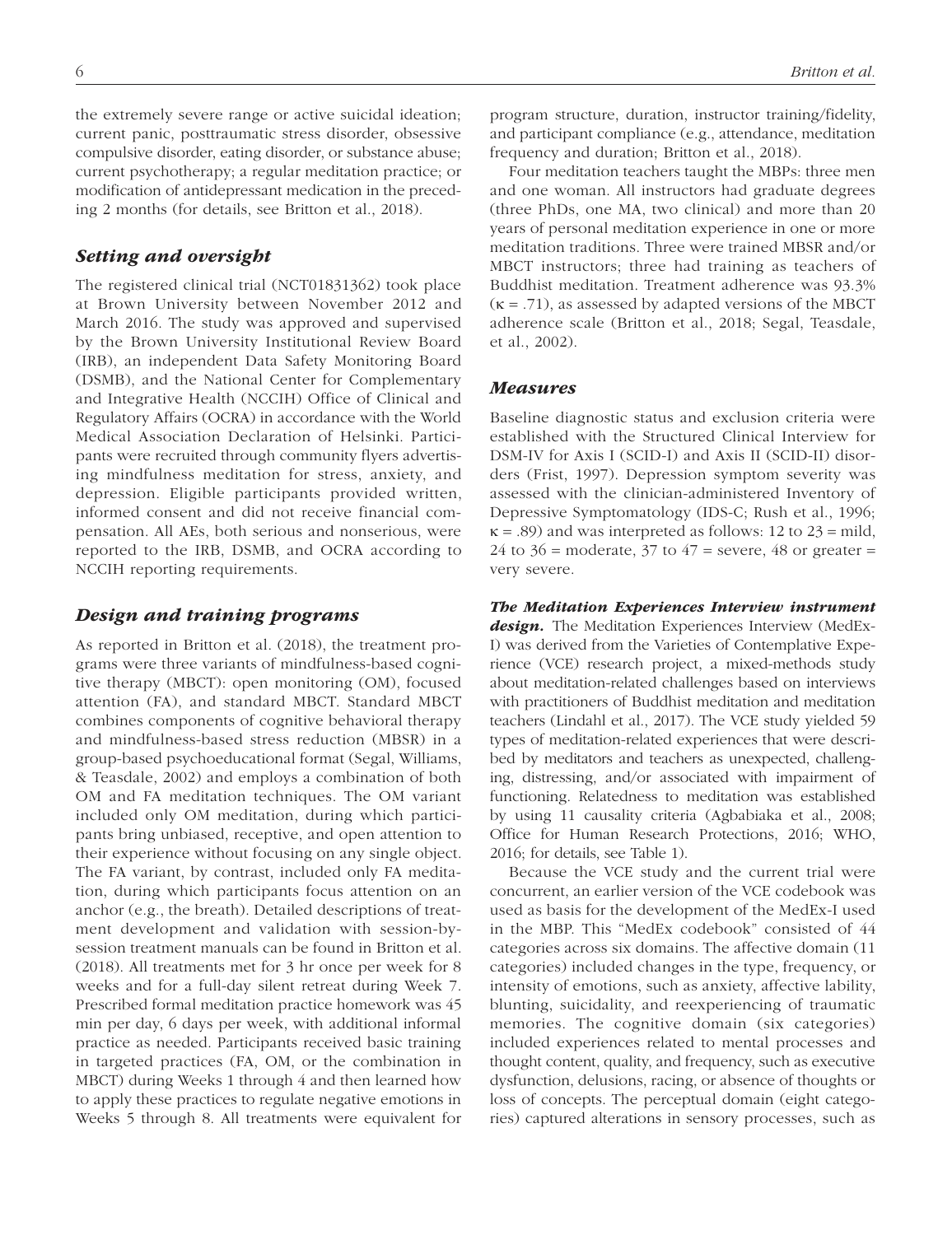vision, hearing, interoception, and perception of time, and included perceptual hypersensitivity, distortions, and derealization. The sense-of-self domain (four categories) included self-disturbances such as feelings of disembodiment and loss of sense of ownership or agency. The somatic domain (13 categories) included changes in bodily functioning or physiological processes, such as sleep, pain, appetite, digestion, and involuntary movements. The social domain (two categories) included social and occupational impairment. Detailed descriptions, inclusion criteria, and exclusion criteria for each category of the MedEx-I codebook can be found in the Codebook in the Supplemental Material available online.

Meditation Experiences Interview procedure. The MedEx-I was administered to participants in the MBP as the last part of the final assessment at the 3-month follow-up interview (Week 20). To meet the independence criterion, the MedEx-I was administered by an independent researcher (J. R. Lindahl) who was otherwise unaffiliated with the clinical trial (i.e., who had no contractual relationship with the sponsor or AE reporting responsibilities with the human subjects protection oversight committees; IRB, OCRA, DSMB). The interviewer was the primary coder for the VCE study and possessed expert-level familiarity with the phenomenology of MedEx-I categories.

*Interview questions.* The MedEx-I featured three types of questions: (a) one initial open-ended question, (b) 44 category-specific questions, and (c) five follow-up questions. The interview commenced with the open-ended query, "Have you had any unexpected, unpleasant, adverse, or challenging experiences as a result of mindfulness meditation practice during or following the program?" Under the overarching framework of subjective attribution to mindfulness meditation established in the open-ended question, category-specific queries asked about the presence of each of 44 MRSE categories in the MedEx-I codebook. Once the presence of an MRSE was established, five follow-up questions aimed to establish causality, relationship to specific practices, duration, valence, and impact:

1. *Preexisting experience.* Participants were asked whether they had experienced the codebook category before learning to meditate to rule out experiences that could plausibly be unrelated to meditation practice. An experience counted as plausibly causally related to meditation (i.e., was coded as "present") only if the experience emerged for the first time or if it increased in frequency, intensity, or duration during the

mindfulness training program and was attributed to mindfulness meditation practice by the participant. Experiences that failed to meet these criteria were not counted.

- 2a. *Practice-related.* "Did the experience occur during or immediately following meditation practice?"
- 2b. *Specific practice.* If it occurred during/following meditation, participants were then asked, "Was the experience associated with a *particular* or *specific* practice or exercise?" To assess their unique contribution, we included experiences associated with the all-day retreat and the "working with difficulties" practice (in which a difficult emotion is deliberately invited) but coded them separately.
- 3. *Duration.* The participant was asked to describe the duration or how long the experience lasted in terms of minutes, days, weeks, months, or ongoing and whether it was limited to a meditation practice session or continued into daily life.
- 4. *Valence*. Participants were asked to rate the valence or emotional tone of the experience when it was occurring as positive, negative, or neutral/mixed. Experiences that changed valences (i.e., were initially negative but then became positive or vice versa) were classified as mixed.
- 5. *Impact.* "Did the experience have a positive, negative, or no impact on your life or functioning?" In contrast to valence, *impact* refers to the effect of the experience on daily life and domains of functioning (e.g., work, social, driving, decisionmaking), requirement for countermeasures (additional/modified treatment), or change in behavior (including willingness or ability to meditate).

Data collection and qualitative coding. All interviews were recorded, transcribed, and imported into NVivo software for qualitative data analysis and validation of categories. Qualitative coding was performed by the coders of the VCE study (J. R. Lindahl and D. J. Cooper). False positives (descriptions that did not meet criteria) were retained only as an index of the initial open-ended question performance but otherwise were not included. One third of the transcripts were coded by multiple coders to ensure interrater reliability ( $\kappa$  = .77). Validated data were imported into IBM SPSS for quantitative analysis.

**Meditation practice.** Home meditation practice during and after treatment was monitored daily with an online survey that queried both formal and informal practice frequency and duration. Formal practice included time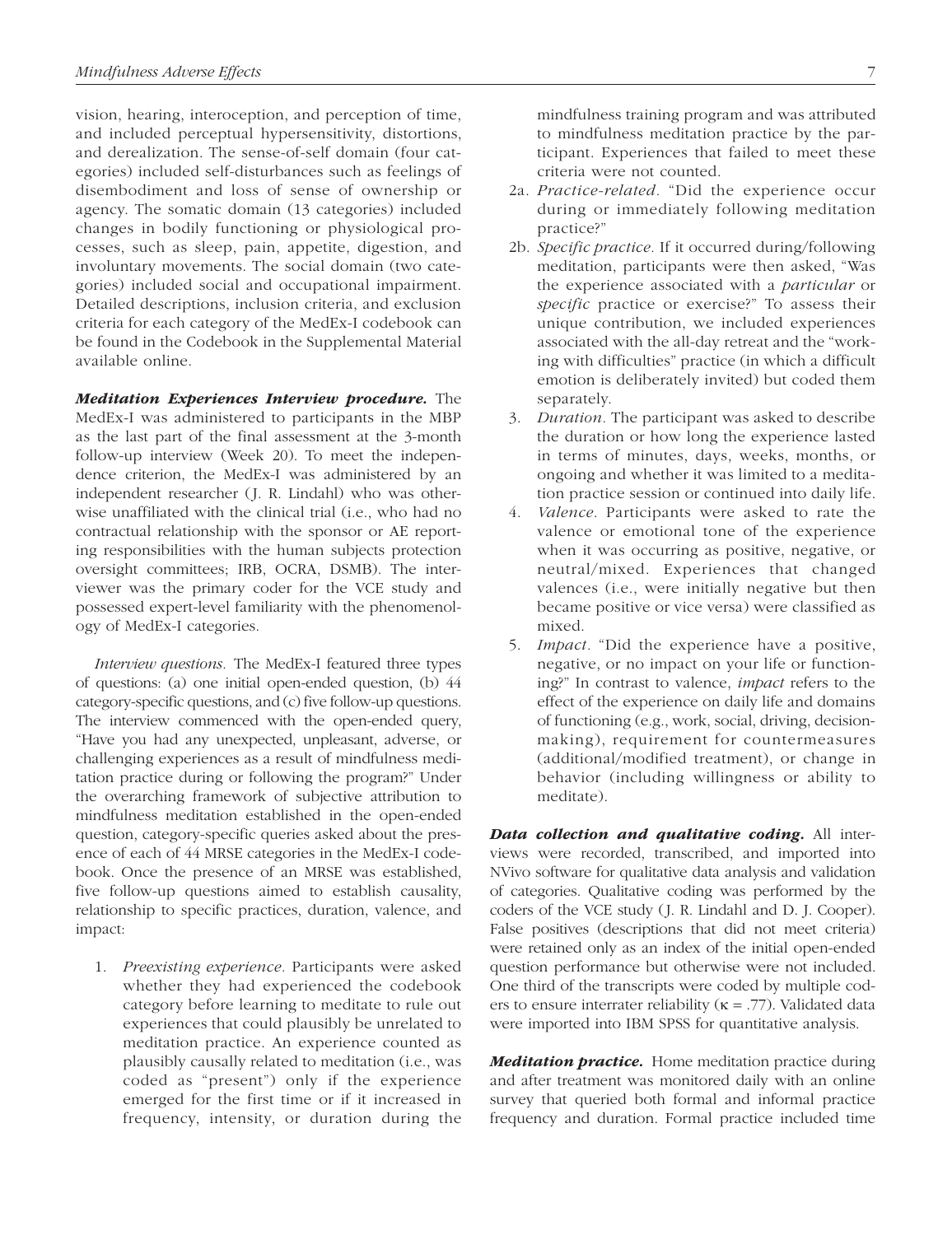set aside from daily life for meditation or use of audio recordings of guided meditation practices, whereas informal practice occurred unscheduled, during daily activities, and without the use of audio recordings.

# Data analysis

**Outcomes.** Outcomes included descriptive statistics of the following:

*MRSEs* are all meditation-related experiences or MedEx-I-derived events independent of valence or impact.

*Duration* indicates the longest lasting MRSE in each participant by measure of minutes, days, weeks, months, or ongoing.

*MRAEs* are MRSEs that are reported as having negative valence or negative impact on functioning and are arranged in three tiers: A *negative-valence* MRAE is experienced as unpleasant while it is occurring regardless of its impact on functioning. A *negativeimpact* MRAE results in a negative impact in functioning and requires countermeasures or a change in behavior. LBEs were defined as negative-impact MRAEs with three possible durations: more than 1 day, more than 1 week, and more than 1 month.

*Clinically relevant categories* are MRSE categories that are constitutive and/or predictive of LBEs lasting longer than a week. Constitutive categories were rated by participants as the cause of impairment, whereas predictive categories significantly predicted increased risk of LBEs from other categories. Risk ratios (RRs) were used to assess whether the presence of any particular MRSE could signify an elevated risk for LBEs lasting longer than a week (Siegerink & Rohmann, 2018). The RR is calculated as the likelihood of LBEs in someone who reported a specific category divided by the likelihood of LBEs in participants who have not reported that category. Significantly elevated risk for LBEs is signified if the standardized value of the RR (*z* score) has a *p* value of < .05 (Sheskin, 2004). For details, see Table S2 in the Supplemental Material.

*Relationship to meditation practice* (i.e., causal attribution to meditation) was assessed in the current study in six ways (see Table 1): (a) by querying experiences that had previously established causal links to meditation, (b) emerged for the first time or intensified in the context of a meditation training program, (c) were subjectively attributed to meditation by the participant, or (d) occurred during or immediately following meditation practice; (e) by comparing meditation practice frequencies and durations between groups with LBEs lasting longer than a week and groups without (Wilcoxon-Mann-Whitney-U); and (f) by calculating Pearson correlations of practice frequency/duration and MRAE frequency.

*Performance on open-ended questions* was indexed by number of true (accurate) and false (inaccurate) positive ("yes") and negative ("no") responses to the open-ended question compared with results of specific queries for each MedEx-I category.

*Between-groups differences* were calculated to determine whether the frequencies of MRSEs, MRAEs, or LBEs differed across the three treatment variants. We used negative binomial regressions to model outcomes measured in number of events, and Firth's penalized likelihood logistic regression to model outcomes that were assessed dichotomously (i.e., presence vs. absence) while reducing bias due to rare events. For details, see Supplemental Treatment Analyses in the Supplemental Material.

## Results

## Participant characteristics

Ninety-six of the 104 (92%) randomly assigned participants completed treatment and all assessments. Eight participants dropped out: two before the first class, two after the second class, three after the third class, and one after the seventh class. Reasons for attrition included time commitment and scheduling issues ( $n = 5$ ), moving away ( $n = 1$ ), "not wanting to be in a study" ( $n = 1$ ), and "increased stress"  $(n = 1)$ . Participants attended 90% of all face-to face sessions, for an average of 8.1 (*SD* = 1.0) out of nine sessions; 91% attended the all-day silent retreat. During the 8-week treatment, participants practiced meditation at home for an average of 34 min/day, which represents 76% of the prescribed quantity (45 min/day). Between the end of treatment and the 3-month follow-up assessment, participants' average daily practice was 17 min/day (range =  $0-67$  min/day).

Participants were representative of Americans who use mindfulness meditation: predominantly White (97%), non-Hispanic (97%), middle-aged (mean age = 40.4 years,  $SD = 12.9$ ), female (73%), and educated (mean education = 17.1 years,  $SD = 2.7$ ) with clinical and subclinical levels of anxiety and depression (Morone et al., 2017). Forty percent of the sample met diagnostic criteria for major depression and 50% for generalized anxiety disorder. IDS-C scores indicated mild to moderate levels of depression, and one third (33%) of the sample took antidepressant medication. Participant characteristics and adherence did not differ between treatment variants.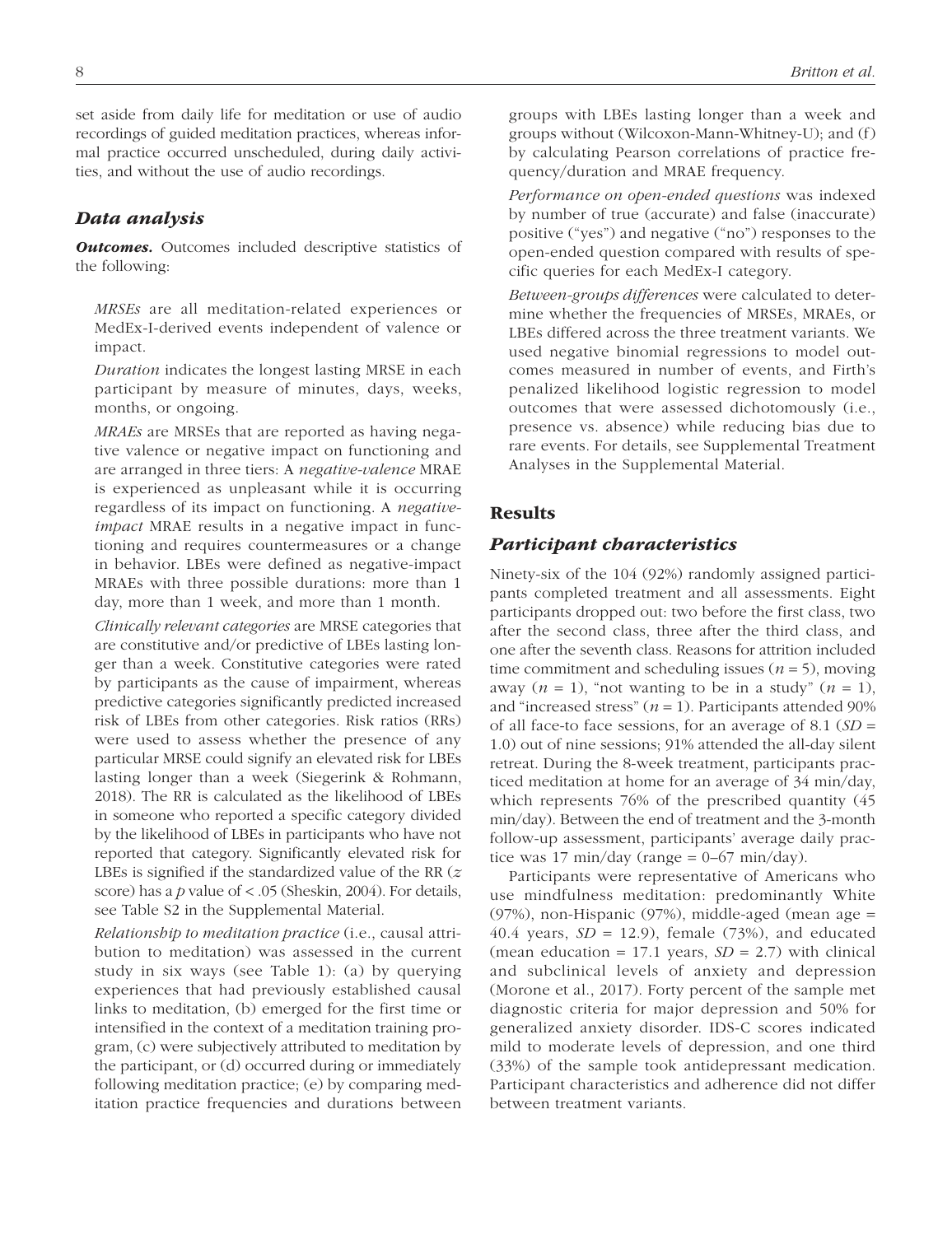

Fig. 1. Frequencies of meditation-related side effects (MRSEs) and meditation-related adverse effects (MRAEs). The gray bar indicates the percentage of the sample that reported the presence of any MRSE. MRAEs are displayed in three tiers: MRAEs with negative valence (blue), MRAEs with negative impact (orange), and lasting bad effects, or MRAEs with negative impacts lasting more than 1 month (dark green), more than 1 week (green), or more than1 day (light green).

# Treatment efficacy

In terms of overall treatment efficacy, all three forms of mindfulness training produced large effect size improvements in IDS-C scores from baseline to posttreatment (*d*s = 1.48–1.65) and Week 20 follow-up (*d*s = 1.34– 1.57) with no differences between groups (Cullen et al., 2021).

## MedEx-I

**Available data.** Data for open-ended questions, MRSEs, and valence ratings were available for all 96 (100%) participants who completed the trial. Duration ratings were available for 90 (94%) participants, impact ratings for 81 (84%) participants, and LBEs data for 78 (81%) participants. Because denominators in percentages differ by outcome, they are explicitly reported, as specified by current guidelines (Ioannidis et al., 2004; Lineberry et al., 2016).

**Replication of the VCE study.** Eighty percent (35 of 44) of the VCE phenomenology codebook categories replicated in the context of an MBP. Nine categories from the 44-item MedEx-I codebook were not replicated: delusions, hallucinations, synesthesia, anomalous recall, cardiac changes, fatigue, sleep paralysis, gastrointestinal problems, and occupational impairment. In addition, 26 events that were categorized as "other" in the MedEx-I would either become five new categories in the final 59-item VCE codebook (14 events), be included in expanded versions of existing categories (seven events), or remain uncategorized (five events), yielding an 83% replication rate in relation to the final 59-item VCE phenomenology codebook.

**Frequencies of MRSEs, MRAEs, and LBEs.** Figure 1 and Table 2 display frequencies of MRSEs, MRAEs, and LBEs. Total number of events, percentage of sample with one or more events, mean, standard deviation, and ranges are displayed for the overall sample and for each treatment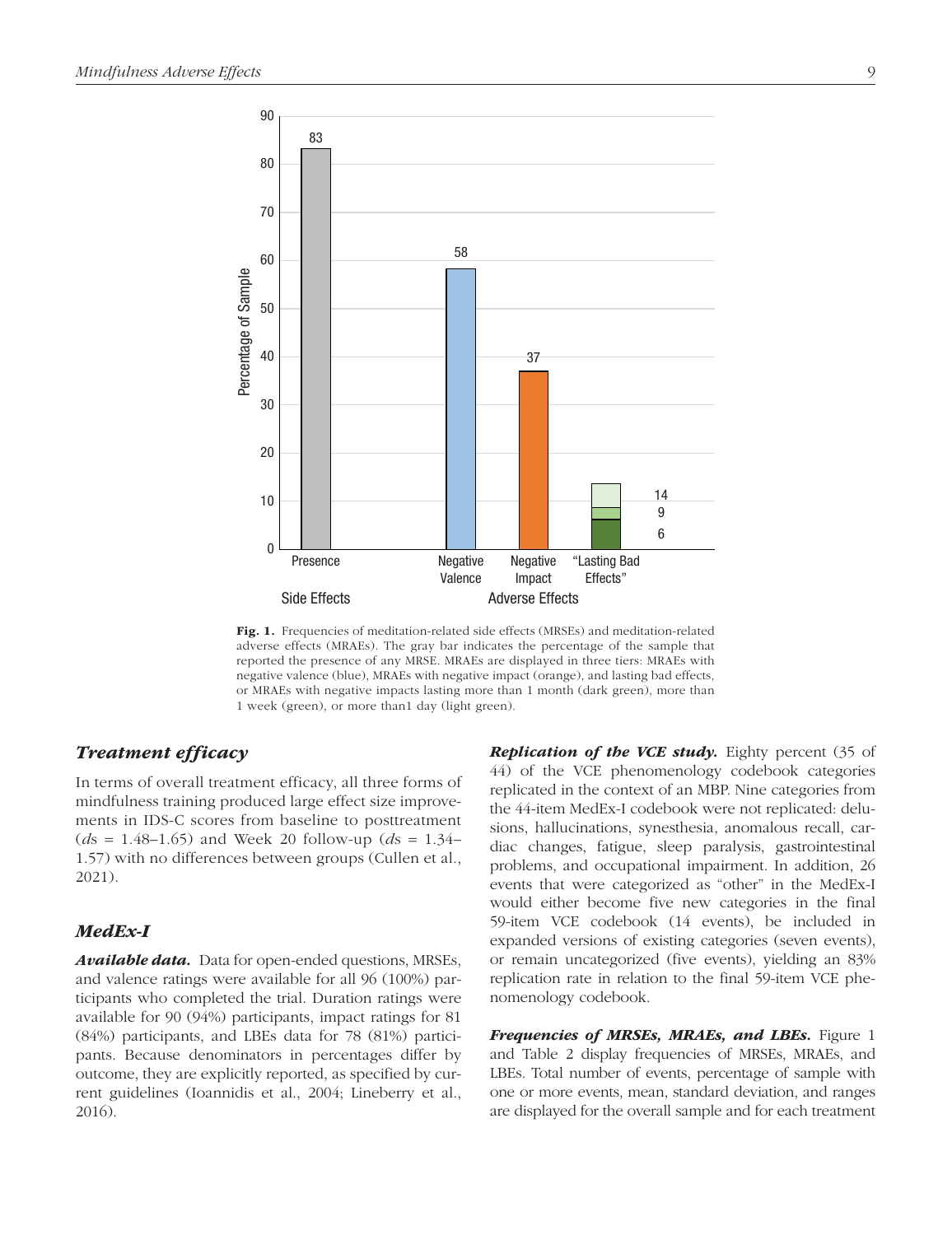| Variable                                | Total      | <b>MBCT</b>  | OM         | FA         | $\chi^2$ | $\mathcal{P}$ |
|-----------------------------------------|------------|--------------|------------|------------|----------|---------------|
|                                         |            | <b>MRSEs</b> |            |            |          |               |
| Participants $(n)$                      | 96         | 30           | 31         | 35         |          |               |
| MRSEs $(n)$                             | 266        | 92           | 63         | 111        |          |               |
| Participants with $\geq 1$ event $(\%)$ | 83.33      | 83.33        | 87.10      | 80.00      | 0.54     | .763          |
| Events per person                       |            |              |            |            |          |               |
| Mean                                    | 2.77(2.64) | 3.07(3.40)   | 2.03(1.40) | 3.17(2.66) | 4.27     | .119          |
| Range                                   | $0 - 13$   | $0 - 13$     | $0 - 5$    | $0 - 9$    |          |               |
|                                         |            | <b>MRAES</b> |            |            |          |               |
| Negative-valence events                 |            |              |            |            |          |               |
| Participants $(n)$                      | 96         | 30           | 31         | 35         |          |               |
| MRSEs $(n)$                             | 109        | 35           | 29         | 45         |          |               |
| Participants with $\geq 1$ event $(\%)$ | 58.33      | 60.00        | 54.84      | 60.00      | 0.22     | .895          |
| Events per person                       |            |              |            |            |          |               |
| Mean                                    | 1.14(1.41) | 1.17(1.60)   | 0.94(1.21) | 1.29(1.43) | 1.10     | .578          |
| Range                                   | $0 - 7$    | $0 - 5$      | $0 - 5$    | $0 - 7$    |          |               |
| Negative-impact events                  |            |              |            |            |          |               |
| Participants $(n)$                      | 81         | 25           | 24         | 32         |          |               |
| MRSEs $(n)$                             | 53         | 15           | $\circ$    | 29         |          |               |
| Participants with $\geq 1$ event (%)    | 37.04      | 32.00        | 29.17      | 46.88      | 2.11     | .348          |
| Events per person                       |            |              |            |            |          |               |
| Mean                                    | 0.65(1.07) | 0.60(1.00)   | 0.38(0.65) | 0.91(1.33) | 2.23     | .328          |
| Range                                   | $0 - 5$    | $0 - 3$      | $0 - 2$    | $0 - 5$    |          |               |
|                                         |            | <b>LBEs</b>  |            |            |          |               |
| $\overline{N}$                          | 78         | 25           | 21         | 32         |          |               |
| LBE $> 1$ day $(\%)$                    | 14.10      | 16.00        | 9.52       | 15.63      | 0.41     | .815          |
| LBE $> 1$ week $(\%)$                   | 8.97       | 4.00         | 4.76       | 15.63      | 2.24     | .326          |
| LBE $> 1$ month $(\%)$                  | 6.41       | 4.00         | 4.76       | 9.38       | 0.52     | .773          |

Table 2. Frequencies of MRSEs, MRAEs, and LBEs

Note: Values in parentheses are standard deviations.  $\chi^2$  values are given for omnibus tests for differences between conditions; p values are for  $\chi^2$  tests. For details, see Treatment Analyses S1 in the Supplemental Material available online. MRSEs = meditation-related side effects; MRAEs = meditation-related adverse effects; LBEs = lasting bad effects; MBCT = mindfulnessbased cognitive therapy; OM = open monitoring; FA = focused attention.

separately. Across all participants, a total of 266 MRSEs or events were reported. Eighty-three percent (80 of 96) of the sample reported experiencing at least one MRSE, and the majority (62.5%) reported multiple MRSEs. The mean number of MRSEs per person was  $2.8$  ( $SD = 2.6$ , range = 0–13). Note that not all MRSEs were negative or AEs; some events were neutral, mixed, or positive in either valence, impact, or both. Fifty-eight percent (56 of 96) of the sample reported at least one MRAE with a negative valence, and 27% (26 of 96) experienced more than one (range  $= 0 - 7$ ). Thirty-seven percent (30 of 81) of the sample reported at least one MRAE with a negative impact, and 16% (13 of 81) reported more than one (range = 0–5). For the majority of participants (56.7%), the longest MRSEs lasted less than 1 hr; for 7.8%, less than 1 day; for 7.8%, less than 1 week; for 3.3%, 1 week to 1 month; and for 6.6%, 1 to 5 months or were ongoing at the time of interview. LBEs or negative-impact MRAEs with durations of 1 day to 1 week were reported by 11 (14.1%) participants, with durations of 1 week to 1 month by seven

(9.0%) participants, and with durations of 1 to 5 months or ongoing by five (6.4%) participants. Frequencies of MRSEs, MRAEs, and LBEs did not significantly differ between treatment groups in any omnibus or pairwise comparisons (for details, see Table 2 the Supplemental Treatment Analyses in the Supplemental Material).

**Clinically relevant categories.** Frequencies of MRSEs, negative-valence MRAEs, and negative-impact MRAEs for each MedEx-I category can be found in Table S1 in the Supplemental Material. Figure 2 displays MedEx-I categories that were constitutive and/or predictive of LBEs. Executive dysfunction, insomnia, emotional blunting, and self-disturbance were reported in less than 5% of the sample and were both constitutive and predictive of LBEs, increasing the risk of LBEs by 6- to 14-fold. Anxiety, time-space distortions, and traumatic reexperiencing were reported in 10% to 25% of the sample, and although they *could* constitute LBEs, they were not predictive of LBEs because most instances were not associated with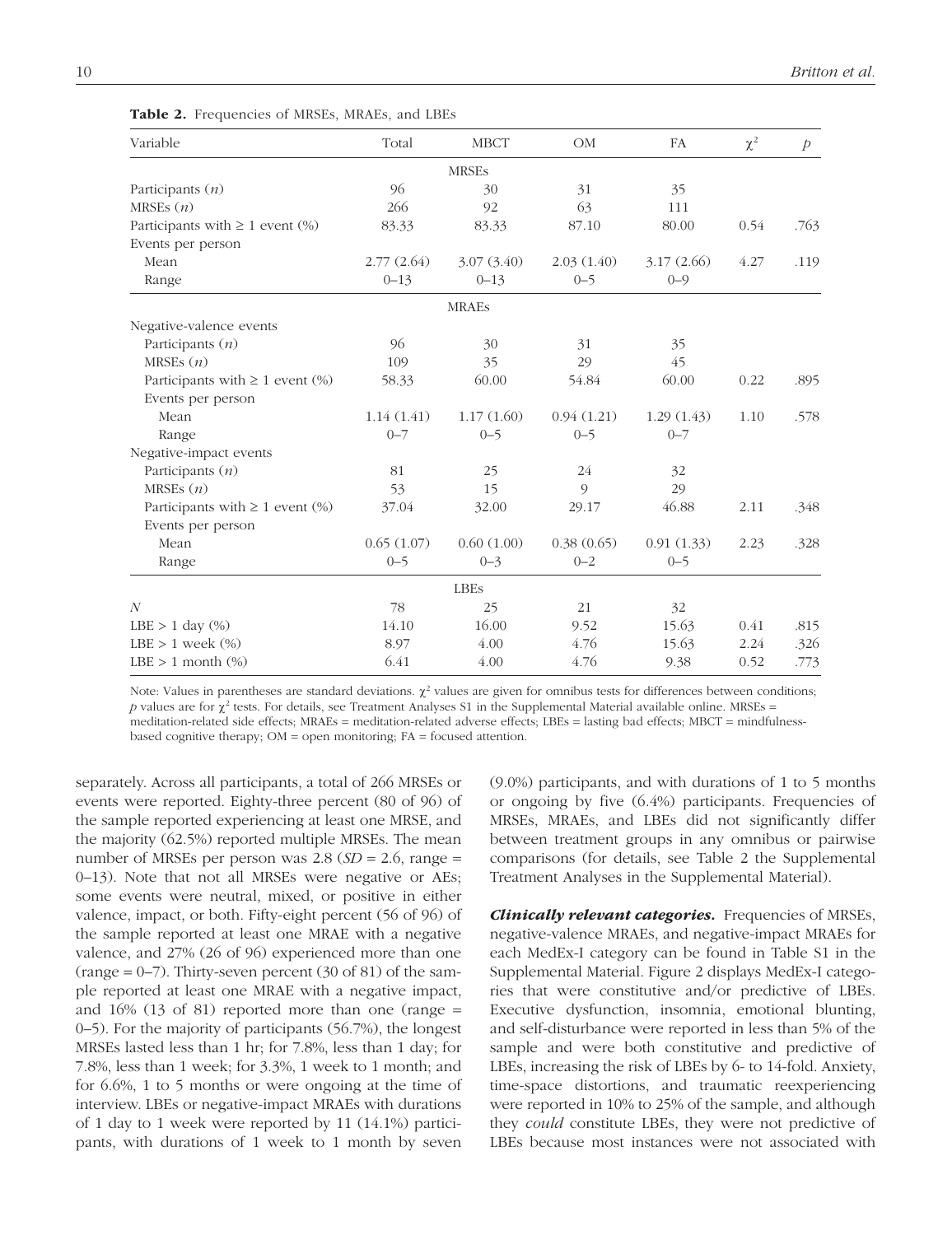

Fig. 2. Clinically relevant categories that are constitutive and/or predictive of lasting bad effects (LBEs). (a) Graph shows frequencies of meditation-related side effects (MRSEs; gray), negative-valence meditation-related adverse effects (MRAEs; blue), and negative-impact MRAEs (orange).  $\Theta = \text{LBEs}$  lasting longer than 1 week;  $\Theta = \text{LBEs}$  lasting longer than 1 month. (b) LBE risk is displayed as a risk ratio that compares the probability of lasting longer than 1 week in the presence versus the absence of a category. For example, LBEs are 10 times more likely when derealization is present than when it is absent. Asterisks indicate significant predictors of LBEs lasting longer than 1 week (\* $p < .05$ , \*\* $p < .005$ , \*\*\**p* < .0001). For details, see Table S2 in the Supplemental Material available online.

enduring impairment. Derealization, social impairment, and visual lights were predictive but not constitutive of LBEs. For details, see Table S2 in the Supplemental Material.

Relatedness to meditation practice. All 266 events met minimal causality criteria on account of either occurring for the first time or increasing in frequency, duration, or intensity during the mindfulness program and being subjectively attributed to meditation by the participant. Some common experiences such as fatigue, cardiovascular changes, and gastrointestinal symptoms were reported but failed to meet these causality criteria and were therefore not counted or included in the analysis.

Data on relationship to mindfulness meditation practice were available for 84% (225 of 266) of events. For 198 (88%) events, participants reported that the experience occurred during or immediately following mindfulness meditation practice, and for 140 (62%) of those events, participants were able to identify specific practices or exercises associated with the experiences. The majority of events occurred during daily home practice or class, whereas a small minority of events occurred in the context of the all-day retreat (6.2%) or the working with difficulty practice (6.2%). For 27 (12%) events, participants reported that the experience was more of a general or cumulative effect of participating in the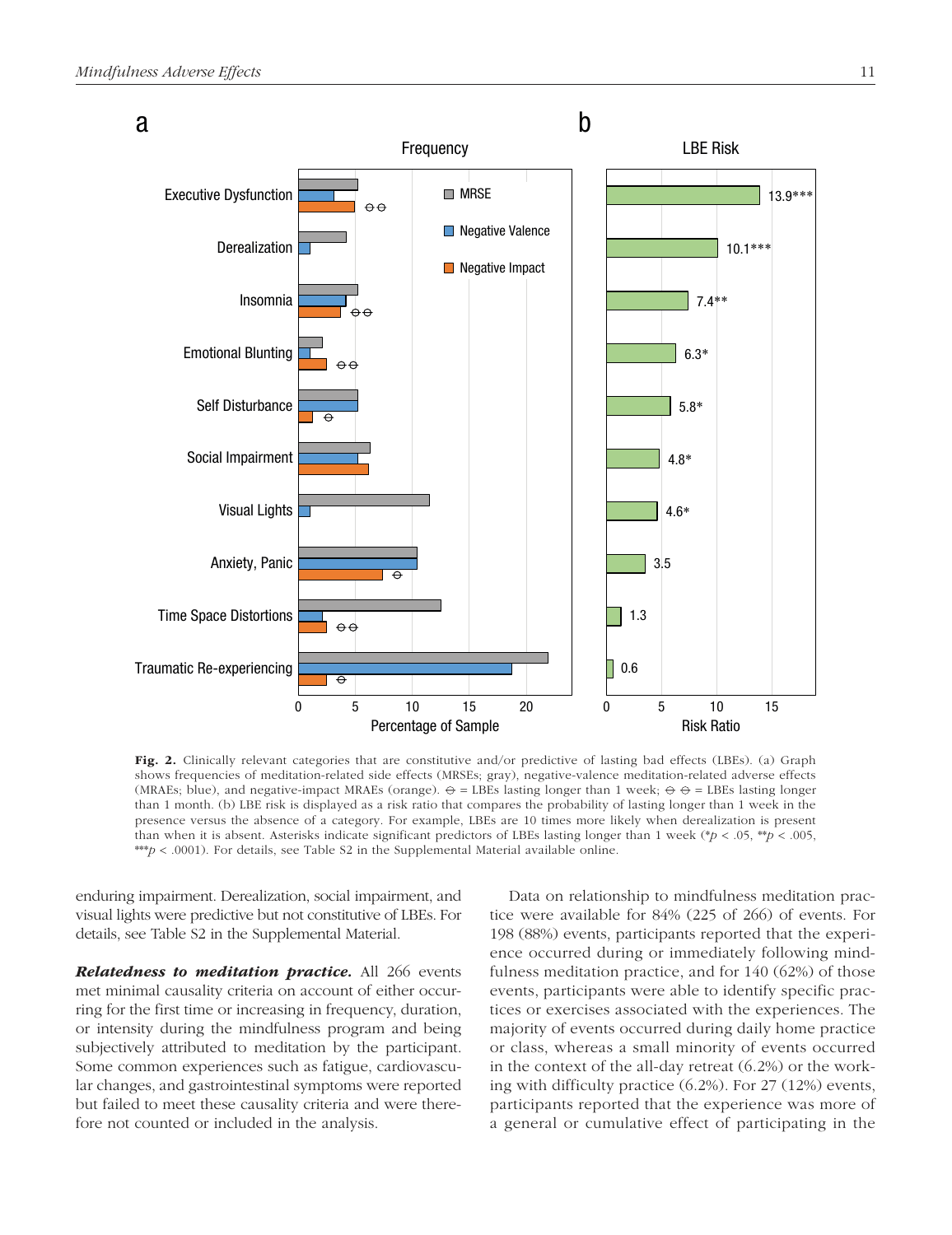program rather than during practice, although many of these were experiences that could not have occurred during meditation (e.g., nightmares, social impairment).

The group with LBEs lasting longer than a week did not differ in the duration (minutes) of formal mindfulness meditation practice either during or after treatment. However, they did show a trend toward more informal practice minutes during treatment (70 min vs. 53 min/week;  $p = .075$ ) as well as significantly more frequent informal practice sessions after treatment (13.5 vs. 4.3 times/week,  $p = .028$ ). Frequency of informal practice after treatment was significantly correlated with number of negative-impact MRAEs  $(r = .213, p = .037)$ .

## Open-ended question performance

The open-ended question ("Have you had any unexpected, unpleasant, adverse, or challenging experiences as a result of mindfulness meditation practice during or following the program?") produced a roughly equal ratio of true positives (27%) to false positives (28%) but produced more than 3 times more false negatives (32%) than true negatives (10%). The open-ended question correctly identified only 26 of the 80 (32.5%) participants who experienced MRSEs, thus underestimating the true rate by nearly 70%.

## **Discussion**

In the current study, we used updated harms-assessment guidelines including an embedded qualitative interview to assess empirically derived MRSEs and MRAEs in the context of an MBP. Results indicated a high degree of replication of MRSEs previously identified in a sample of practitioners of Buddhist meditation (Lindahl et al., 2017). More than 80% of categories replicated in the MBP, and more than 80% of the MBP sample reported at least one MRSE. MRAEs with negative valences and negative impacts on functioning occurred in 58% and 37% of the sample, respectively. LBEs, or MRAEs with lasting negative impacts, were reported by 6% to 14% of the sample, depending on the duration. LBEs were associated with greater frequency of informal mindfulness practice and could be predicted by the presence of categories indicative of dysregulated arousal. Openended questions underestimated the prevalence of MRSEs by nearly 70%.

The current results demonstrated two forms of convergent validity with the VCE study. Eighty percent of the VCE categories were replicated in the current study, which confirms that many of the MRSEs documented in practitioners of Buddhist meditation also occur in MBPs. Some of the categories that were not replicated represent some of the more severe experiences reported in the VCE study, such as those related to psychosis (delusions and hallucinations) and occupational impairment. Other categories that were not replicated in the MBP were experiences that are extremely common and could not be established as being causally related to mindfulness meditation training. For example, fatigue, cardiac changes, and gastrointestinal complaints are experienced by most adults (Hinz et al., 2017). Exclusion of such commonly occurring symptoms from counting as MRSEs validates that the MedEx-I is not simply measuring symptoms that would have occurred without meditation (i.e., base-rate-level symptoms). Experiences that were categorized as "other" (i.e., those that were documented in the MBP but did not fit into existing categories of the MedEx-I) were subsequently identified in the VCE study sample and in the final version of the codebook. Similar to the Minnesota Multiphasic Personality Inventory F(p) scale, these items may serve as a validity check because they detect exaggeration or overreporting of unusual experiences (Arbisi & Ben-Porath, 1995).

All events were counted as meditation-related only if they were new or worsening since beginning the mindfulness meditation program and were attributed to mindfulness meditation by the participant. The vast majority (> 80%) of events occurred during or immediately following a mindfulness meditation practice. Only 6% of events occurred as a result of either the all-day retreat or the working with difficulty practice. This challenges the idea that negative experiences are more likely to occur at higher practice intensities or when intentionally bringing attention toward difficult experiences (Baer et al., 2019). To the contrary, the majority of events occurred during daily home practice or during class. Duration and frequency of informal meditation practice during and after treatment were associated with more negative impact events and a higher likelihood of LBEs, which indicates a dose-response relationship.

Nearly 60% of the sample experienced at least one MRAE with a negative valence, suggesting that at least some transient distressing experiences during meditation are the norm and should be expected for most participants. Likewise, Baer et al. (2021) found that 67% to 73% of MBP participants reported having unpleasant experiences associated with mindfulness practice during or after the course. High rates of transient mood deterioration (60%–65%) similarly have been found following a single session of group therapy for depression or anxiety (Schneibel et al., 2017).

Nearly 40% of participants reported at least one MRAE that had a negative impact on life outside of meditation practice, which is similar to the rates of new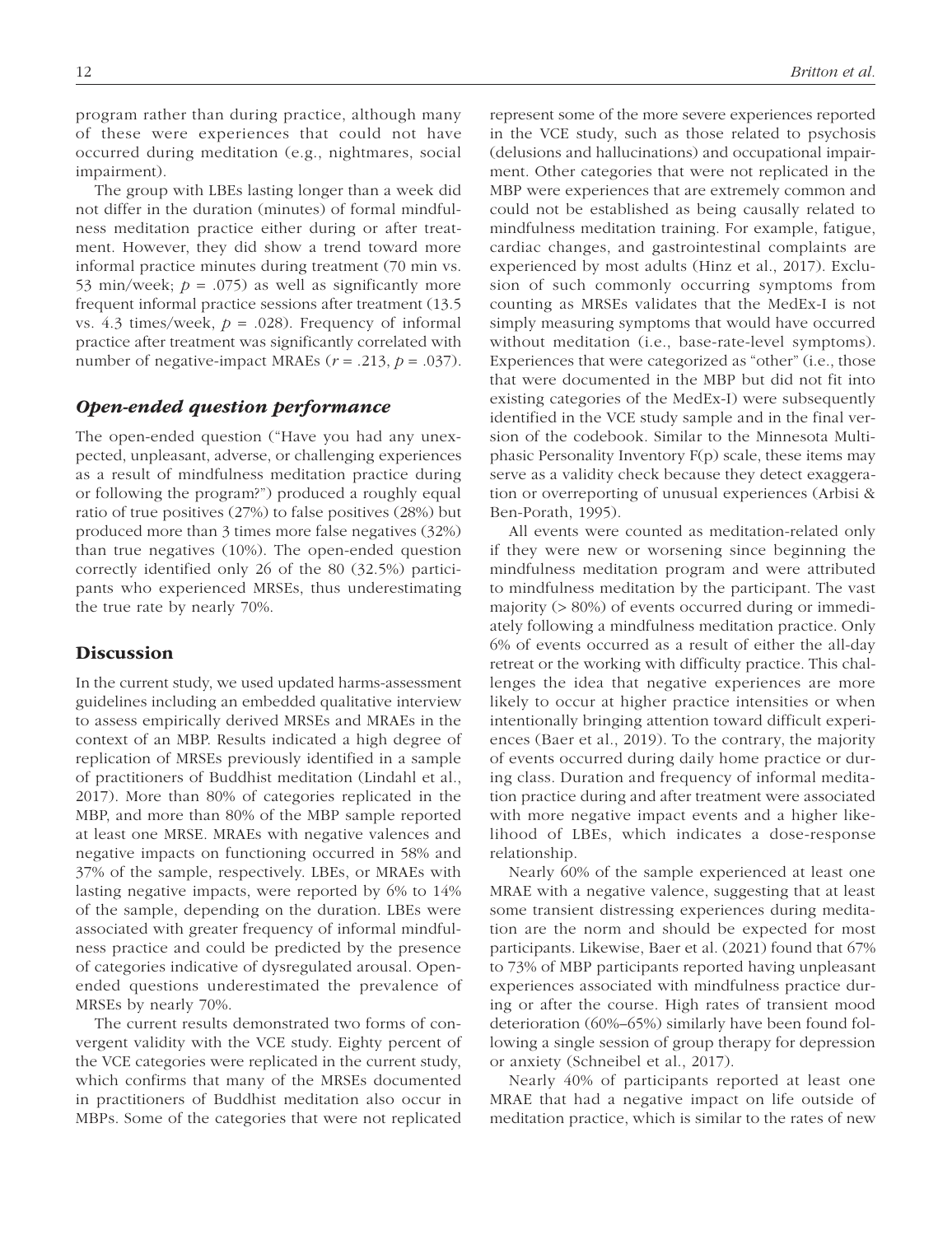or worsening symptoms caused by psychotherapy when measured systematically with a questionnaire (42%– 51%; Moritz et al., 2015; Rozental et al., 2019; Schermuly-Haupt et al., 2018). Thus, although transient negative experiences during MBPs should be expected, they may also affect participants' quality of life and functioning, require countermeasures or additional treatment, or affect their desire or ability to meditate.

LBEs, or MRAEs with enduring negative impacts, were reported by 6% to 14% of participants depending on whether *lasting* is defined as more than a month, more than a week, or more than a day. Similar rates of LBEs (3%–14%) have also been reported in psychotherapy (Crawford et al., 2016; Hansen et al., 2002; Lambert, 2013). Thus, despite ambiguity in definitions, the rate of LBEs that impair life or functioning from days to months in MBPs appears to be similar to other psychological treatments.

Duration has often been used to indicate severity of AEs and to differentiate transient discomfort from *disorders*, or problems that warrant clinical attention or interventions (American Psychiatric Association [APA], 2013; Baer et al., 2019; Lindahl et al., 2020). However, different symptoms require different durations to be considered clinically significant. For example, acute stress disorder requires a duration of 3 days, mania requires a duration of 4 days, depression requires a duration of 2 weeks, and PTSD requires a duration of 1 month (APA, 2013). Some symptoms, such as suicidality, hallucinations, or delusions, warrant intervention regardless of duration because of the risk to self or others. In the current study, although MRAEs that lasted less than a day were not counted as LBEs, some shortduration MRAEs were nevertheless significant. At least three participants reported MRAEs that caused impairments in driving, which also poses a risk to self and others. Thus, although duration may be used as a rough guideline for when to intervene, short-duration MRAEs should not be discounted. As Crawford et al. (2016) explained, "Even when negative experiences do not turn out to be lasting, they are unpleasant for the patient and have the potential to erode the patient's confidence in the therapist or therapy process and limit further engagement with the treatment" (p. 264).

## Clinical implications

The majority of MRAEs occurring in this study, particularly those with negative impacts, are consistent with signs of dysregulated arousal (i.e., hyperarousal and dissociation; Frewen & Lanius, 2006; Treleaven, 2018). Symptoms of hyperarousal (e.g., anxiety and insomnia) were some of the most likely to be appraised as negative in both valence and impact and therefore may be more likely to be voluntarily reported and identified by teachers. Conversely, although dissociation symptoms (e.g., emotional blunting, derealization, and self-disturbance) were both less frequent and less likely to be appraised as negative, they were still associated with more than 5 to 10 times greater risk for LBEs. These results parallel findings from the VCE study, in which greater attenuations in senses of self, although not always unpleasant, were associated with a greater impairment in functioning (Lindahl & Britton, 2019). This means that reappraisal of dissociative symptoms via nonjudgmental acceptance is not sufficient to prevent impairment in functioning and should not constitute the only response. Instead, training in how to recognize dissociative symptoms as potential indicators of the need for intervention, which have recently been added to some mindfulness teacher training programs (Britton et al., 2017; Treleaven, 2018), may be important.

## Research implications

The deficient performance of the open-ended question parallels findings in psychotherapy research: AE rates are proportional to how well they are measured (Bent et al., 2006). Single open-ended questions about AEs in psychotherapy have yielded AE rates of 5% to 20%, but those rates rise to 40% to 60% when asked systematically with structured questionnaires about specific experiences (Moritz et al., 2015; Rheker et al., 2017; Rozental et al., 2019; Schermuly-Haupt et al., 2018). In meditation studies, single open-ended questions about "unpleasant" or "unwanted" meditation effects have yielded rates of 25% of meditating samples (Cebolla et al., 2017; Schlosser et al., 2019). Given that the openended question in this study failed to detect more than two thirds of the MRAEs detected by specific queries, more accurate estimates are probably in the 40% to 60% range, similar to psychotherapy. These findings highlight the need for a validated, meditation-specific questionnaire to produce accurate estimates.

In addition to mode of measurement, the frequency of AEs and whether they constitute harm depends on how the terms *adverse* and *harm* are defined. For example, Baer and colleagues (2021) found that when harm was defined as being "worse off, in any way, after the course, than you would have been if you hadn't done the course" (p. 3), 4% to 7% of MBP participants said they had been harmed. When harm was defined as "sustained deterioration" (Baer et al., 2019; Duggan et al., 2014), as indicated by LBEs in the current study, harm rates were 6% to 14%. By contrast, the WHO (2010, p. 16) defined harm on a continuum that includes all forms of suffering of any duration, including experiences that are "subjectively unpleasant" and/or clinically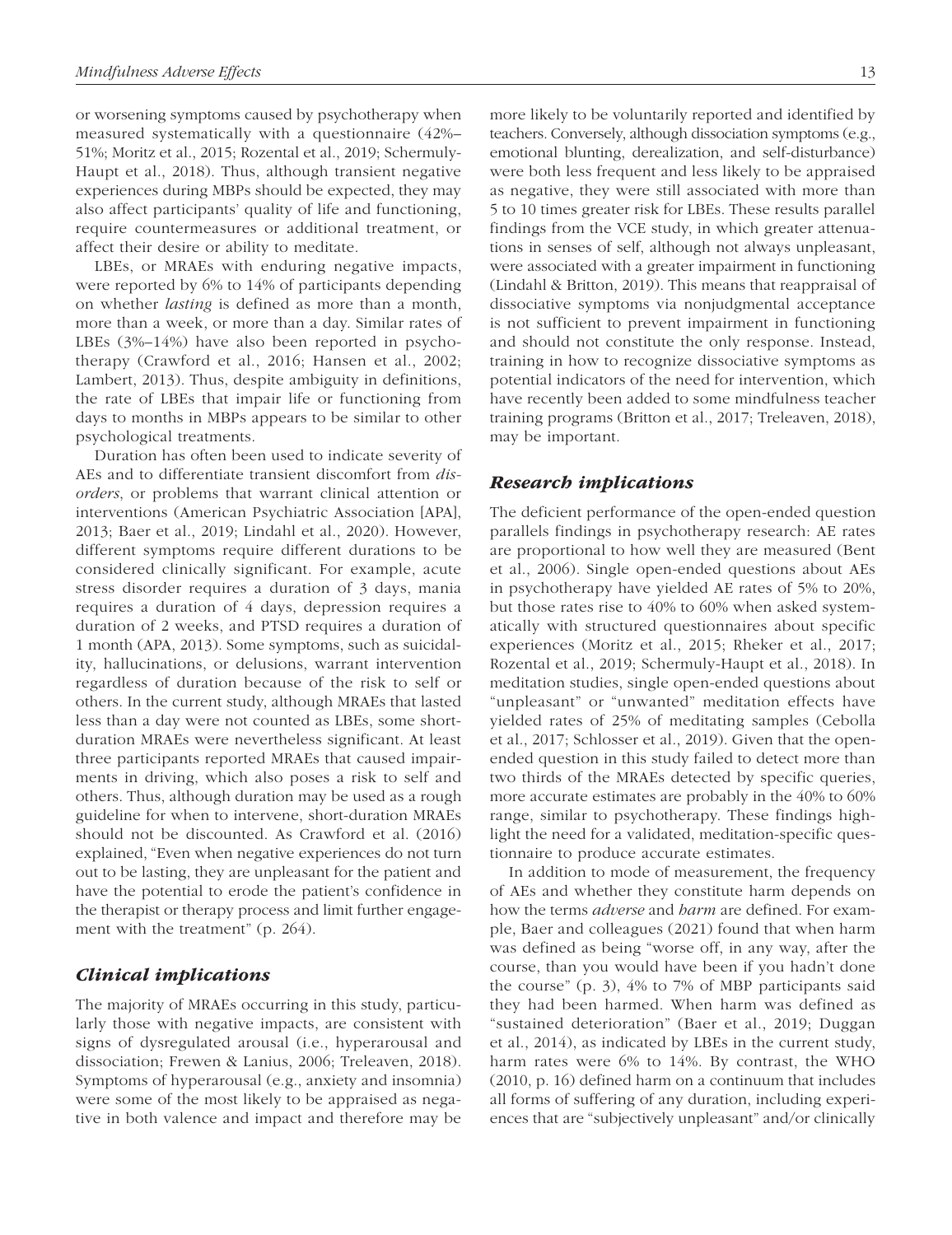relevant. Following this definition would include all negative-valence and negative-impact events, and the current study's rates of harm would be 40% to 60%, which are similar to psychotherapy. Until such definitions are harmonized across treatments and studies, differences in frequency, including declarations of "no adverse effects," are likely artifacts of measurement or the lack thereof. In the meantime, providing precise and detailed descriptions of definitions and methods of measurement, as modeled in the current study, will help to clarify the nature and frequency of AEs.

## Limitations

This study is the first to conduct a Phase 0–1 in-depth assessment of AEs in an MBP, which is only the first of many stages toward understanding MBP-related harms. Although the current study met its objectives to assess the nature and frequency of MRAEs in an MBP, a number of questions remain. Predictors of MRAEs, including participant characteristics, type or intensity of meditation practice, and teacher characteristics, are all important questions.

Because "the same treatment can have both beneficial and harmful effects" (Dimidjian & Hollon, 2010, p. 22), it is important to consider the balance between benefits and harms in clinical decision-making. For example, in the current study, clinically relevant events associated with impaired functioning occurred within a context of overall efficacy on multiple outcomes (Cullen et al., 2021), high practice compliance, and low attrition, which suggests that participants found the difficulties worth tolerating in light of expected or concurrent benefits or in comparison with not receiving treatment.

Although the frequency of MRSEs, MRAEs, and LBEs did not significantly differ between MBP variants, these statistical findings do not preclude the existence of practice-specific MRSEs or clinically meaningful differences. Instead, these findings simply replicate earlier findings (Lindahl et al., 2017) that the types of meditation found in MBPs—concentration (FA) and insight (OM)—are capable of causing MRSEs. Given that different meditation practices produce different types of effects, they are also likely to produce different types of MRAEs even if the overall frequency is similar. Future studies with larger, adequately powered samples and systematic MRAE assessment will be needed to address these important questions.

In addition, future research may want to address some of the limitations of the current study. For example, the current study queried only a subset of possible AEs: new or worsening symptoms of physical and psychological health that are associated with meditation practice. Similar to other psychological interventions (Rozental et al., 2018), MBPs may have additional unwanted effects, such as relationship ruptures, dependency, and time burden, that may contribute to dissatisfaction and discontinuation (Anderson et al., 2019).

The current study can produce estimates about MRSEs and MRAEs that occur within the first 5 months of practicing less than an hour per day but not a practice with a longer time frame or a more intensive practice. Although 25% of the VCE sample encountered meditation-related challenges within the first 50 hours or practicing less than 1 hr per day, the majority required more years of practice or more intensive practice such as meditation retreats (Lindahl et al., 2017). This suggests that the principle of a biological gradient, or that greater exposure should lead to greater incidence of the effect (Hill, 2015; Schunemann et al., 2011), likely applies to MRAEs.

The current sample was aimed at representing the average adult American mindfulness meditator and included individuals with stress, anxiety, and depression who were self-selected (meditation-seeking) and then carefully screened according to standard MBP exclusion criteria (Kuyken et al., 2012; Santorelli et al., 2017). However, the findings may not extend to individuals not seeking a meditation-based program (e.g., individuals who are randomly assigned or required as part of school or employment), children or the elderly, people with other physical or mental health conditions, or MBPs that assess prospective participants through group orientation sessions rather than 2-hr individual clinical interviews. Because individuals from minority ethnic or otherwise marginalized groups are more likely to report LBEs of psychological treatments (Crawford et al., 2016), it is likely that more diverse MBP samples will report higher rates of harms than the current (predominantly White) sample.

The current study measured only treatment completers and not participants who dropped out. At least one participant left because of worsening symptoms, and because AEs tend to lead to treatment discontinuation (Warden et al., 2009), it is likely that the AE rates in the study would have been higher if data could have been attained from dropouts.

At the request of the sponsor, the MedEx-I was administered as the last assessment of the study, 3 months after treatment concluded. This time point was selected to minimize Hawthorne effect-based scripting, in which repeatedly querying about AEs increases the likelihood of having or reporting them (Braunholtz et al., 2001). However, there are limitations to retrospective recall that may result in underestimates of more distal experiences. Likewise, although frequency and duration of meditation practice were similar to those in other trials (Parsons et al., 2017), self-reported meditation adherence may be prone to reporting biases.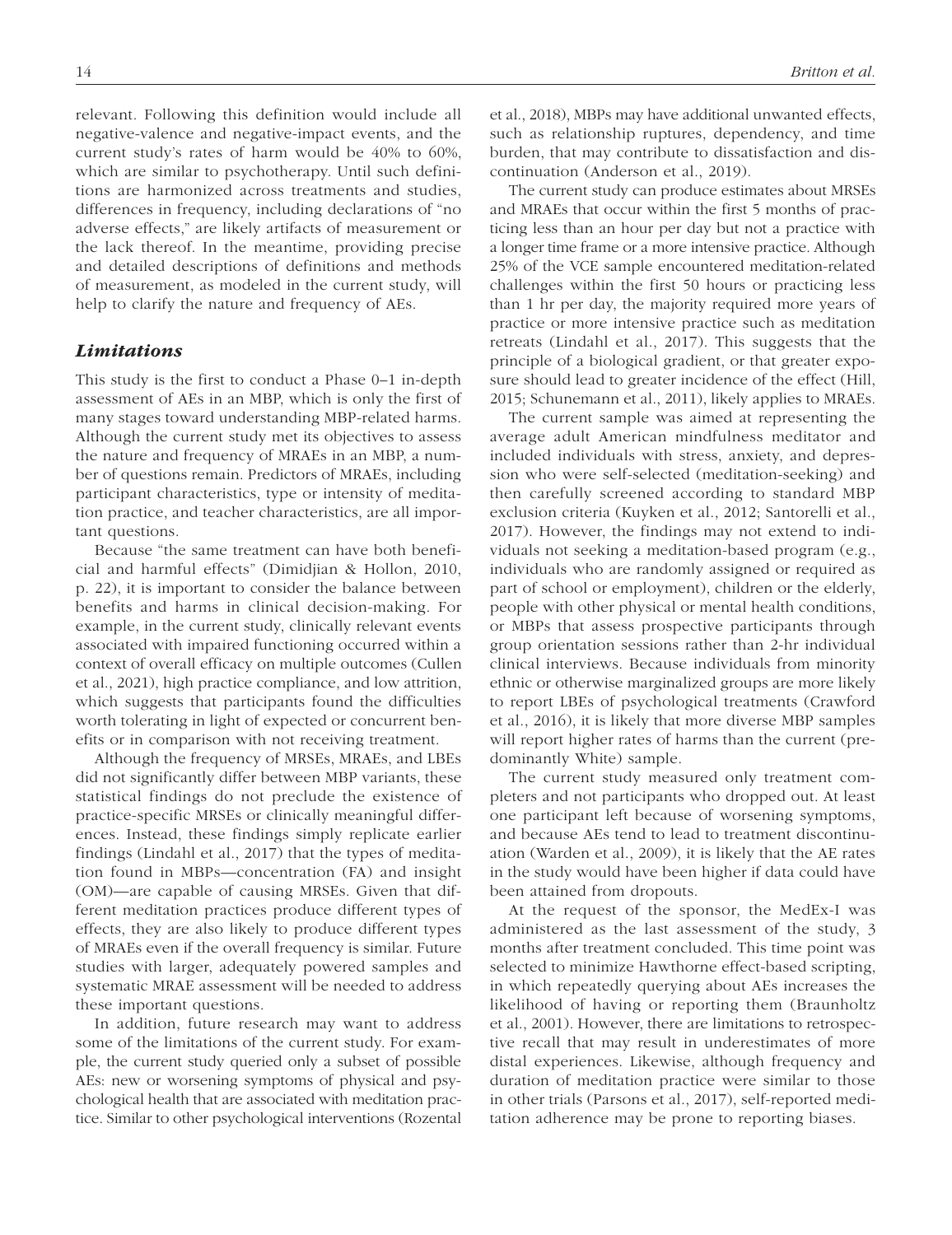Although the MedEx-I improved on safety monitoring practices by querying MRSEs by an independent assessor, a validated self-report questionnaire of the same content is still recommended for several reasons. The MedEx-I required hundreds of hours of in-person assessments and qualitative coding by specially trained experts and is therefore both impractical and nonfeasible for most researchers or clinicians. In addition to meeting the updated harms-assessment guidelines described above, patient-based, treatment-specific AE questionnaires are low cost and low burden, require no special training to administer, and are the only method that supports direct quantitative comparisons between studies. Although many medical fields (Corso et al., 1992) have been using such standardized treatmentspecific AE scales for decades, behavioral treatments have recently started to develop their own AE instruments (Linden, 2013; Parker et al., 2013; Rozental et al., 2018) to keep up with AE monitoring standards and journal requirements (Hopewell et al., 2008).

## Conclusion

All treatments cause some harm some of the time, and multiple sources suggest that MBPs are no exception. The current study found that the active ingredient in MBPs, mindfulness meditation practice—including FA and OM practices alone or in combination—was associated with both transient distress and enduring negative impacts on life and functioning at similar rates to other psychological treatments. Principles of informed consent require that treatment choice be based in part on the balance of benefits to harms and therefore can be made only if harms are adequately measured and known. The passive monitoring-based "don't ask, don't tell" approach to treatment-related harms is being replaced by updated guidelines and validated treatmentspecific harms assessment across physical, pharmacological, psychological, and behavioral interventions. The current study is an attempt to bring MBP harms monitoring up to the standards of other treatments so that providers can identify events that require monitoring and intervention to maximize the safety and efficacy of MBPs.

## **Transparency**

*Action Editor:* Stefan G. Hofmann *Editor:* Kenneth J. Sher *Author Contributions*

W. B. Britton developed the study concept and study design and supervised data collection. J. R. Lindahl performed data collection. J. R. Lindahl and D. J. Cooper performed qualitative analyses. N. K. Canby and R. Palitsky performed statistical analyses. W. B. Britton and J. R. Lindahl drafted the manuscript, and N. K. Canby and R. Palitsky provided critical revisions. All of the authors approved the final manuscript for submission.

*Declaration of Conflicting Interests*

W. B. Britton is an MBSR and MBCT teacher and has received financial compensation for this role. She is nominally affiliated with the Mindfulness Center at Brown University, which generates income by offering mindfulness classes to the public. She is the founder of Cheetah House, a nonprofit organization that provides information about meditation-related difficulties, individual consultations, and support groups, as well as educational trainings to meditation teachers, clinicians, educators, and mindfulness providers. This interest has been disclosed to and is being managed by Brown University in accordance with its Conflict of Interest and Conflict of Commitment policies. The author(s) declared that there were no other potential conflicts of interest with respect to the authorship or the publication of this article.

#### *Funding*

This work was supported by National Center for Complementary and Integrative Health Grants K23-AT006328-01A1 and UH2-AT009145.

*Open Practices*

The design and analysis plans for the experiments were preregistered clinicaltrials.gov and are available at https:// clinicaltrials.gov/ct2/show/study/NCT01831362. The trial protocol was published with the primary outcomes (Cullen et al., 2021). The Medex-I interview, the main measure in the current article, was described in the published protocol but was not a primary or secondary outcome and was not accompanied by a statistical analysis plan. Current guidelines recommend that adverse events be reported descriptively, but that statistical analysis is typically inappropriate. The data discussed in the current article are largely descriptive; the statistical analysis (differences between treatments) was requested by reviewers. This article has received the badge for Preregistration. More information about the Open Practices badges can be found at https:// www.psychologicalscience.org/publications/badges.



#### ORCID iD

Willoughby B. Britton **D** https://orcid.org/0000-0002-2983-0863

### Supplemental Material

Additional supporting information can be found at http:// journals.sagepub.com/doi/suppl/10.1177/2167702621996340

### References

- Agbabiaka, T. B., Savovic, J., & Ernst, E. (2008). Methods for causality assessment of adverse drug reactions: A systematic review. *Drug Safety*, *31*(1), 21–37.
- Allen, E. N., Chandler, C. I., Mandimika, N., Leisegang, C., & Barnes, K. (2018). Eliciting adverse effects data from participants in clinical trials. *Cochrane Database*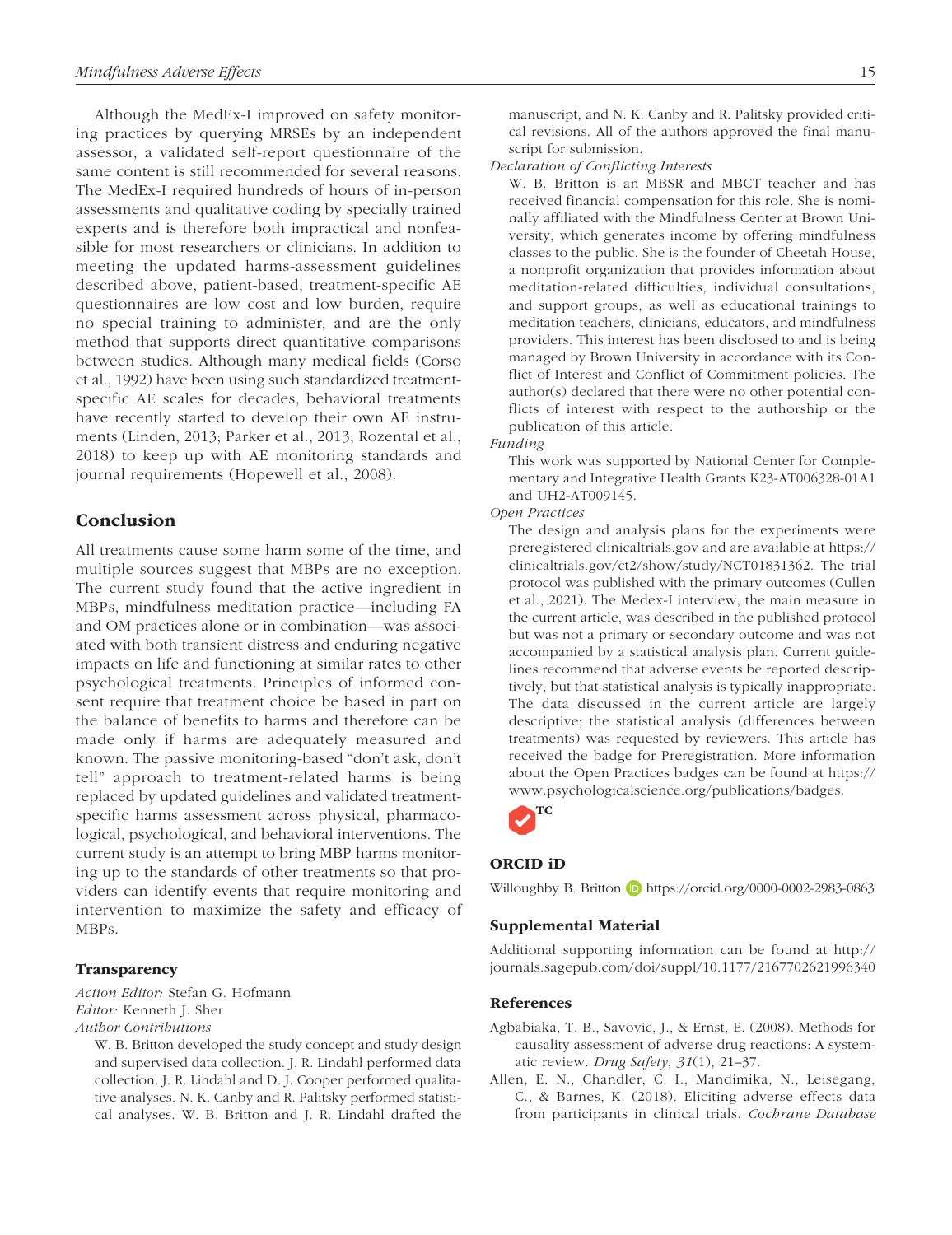*of Systematic Reviews*. https://doi.org/10.1002/14651858 .MR000039.pub2

- American Psychiatric Association. (2013). *Diagnostic and statistical manual of mental disorders* (5th ed.).
- Anderson, T., Suresh, M., & Farb, N. A. (2019). Meditation benefits and drawbacks: Empirical codebook and implications for teaching. *Journal of Cognitive Enhancement*, *3*, 207–220. https://doi.org/10.1007/s41465-018-00119-y
- Arbisi, P., & Ben-Porath, Y. (1995). An MMPI-2 infrequent response scale for use with psychopathological populations: The infrequency-psychopathology scale, F(p). *Psychological Assessment*, *7*(4), 424–431.
- Baer, R., Crane, C., Miller, E., & Kuyken, W. (2019). Doing no harm in mindfulness-based programs: Conceptual issues and empirical findings. *Clinical Psychology Review*, *71*, 101–114. https://doi.org/10.1016/j.cpr.2019.01.001
- Baer, R., Crane, C., Montero-Marin, J., Phillips, A., Taylor, L., Tickell, A., & Kuyken, W. (2021). Frequency of selfreported unpleasant events and harm in a mindfulnessbased program in two general population samples. *Mindfulness*, *12*, 763–774. https://doi.org/10.1007/s12671- 020-01547-8
- Bent, S., Padula, A., & Avins, A. L. (2006). Brief communication: Better ways to question patients about adverse medical events: A randomized, controlled trial. *Annals of Internal Medicine*, *144*(4), 257–261.
- Braunholtz, D. A., Edwards, S. J., & Lilford, R. J. (2001). Are randomized clinical trials good for us (in the short term)? Evidence for a "trial effect.*" Journal of Clinical Epidemiology*, *54*(3), 217–224. https://doi.org/10.1016/ s0895-4356(00)00305-x
- Britton, W. B. (2019). Can mindfulness be too much of a good thing? The value of a middle way. *Current Opinion in Psychology*, *28*, 159–165. https://doi.org/10.1016/j .copsyc.2018.12.011
- Britton, W. B., Davis, J. H., Loucks, E. B., Peterson, B., Cullen, B. H., Reuter, L., Rando, A., Rahrig, H., Lipsky, J., & Lindahl, J. R. (2018). Dismantling Mindfulness-Based Cognitive Therapy: Creation and validation of 8-week focused attention and open monitoring interventions within a 3-armed randomized controlled trial. *Behaviour Research and Therapy*, *101*, 92–107. https:// doi.org/10.1016/j.brat.2017.09.010
- Britton, W. B., Haynes, P. L., Fridel, K. W., & Bootzin, R. R. (2010). Polysomnographic and subjective profiles of sleep continuity before and after mindfulness-based cognitive therapy in partially remitted depression. *Psychosomatic Medicine*, *72*(6), 539–548. https://doi.org/10.1097/ PSY.0b013e3181dc1bad
- Britton, W. B., Lindahl, J. R., & Treleaven, D. (2017). *First, do no harm. 20-hour meditation safety training for mindfulness teachers and clinicians*. Cheetah House. https:// www.cheetahhouse.org/fdnh
- Cebolla, A., Demarzo, M., Martins, P., Soler, J., & Garcia-Campayo, J. (2017). Unwanted effects: Is there a negative side of meditation? A multicentre survey. *PLOS ONE*, *12*(9), Article e0183137. https://doi.org/10.1371/journal .pone.0183137
- Chou, R., Aronson, N., Atkins, D., Ismaila, A. S., Santaguida, P., Smith, D. H., Whitlock, E., Wilt, T. J., & Moher, D. (2010). AHRQ series paper 4: Assessing harms when comparing medical interventions: AHRQ and the effective healthcare program. *Journal of Clinical Epidemiology*, *63*(5), 502–512. https://doi.org/10.1016/j.jclinepi.2008.06.007
- Chou, R., Fu, R., Carson, S., Saha, S., & Helfand, M. (2007). Methodological shortcomings predicted lower harm estimates in one of two sets of studies of clinical interventions. *Journal of Clinical Epidemiology*, *60*(1), 18–28. https://doi.org/10.1016/j.jclinepi.2006.02.021
- Corso, D. M., Pucino, F., DeLeo, J. M., Calis, K. A., & Gallelli, J. F. (1992). Development of a questionnaire for detecting potential adverse drug reactions. *Annals of Pharmacotherapy*, *26*(7–8), 890–896.
- Council for International Organizations of Medical Sciences. (2010). *CIOMS Working Group XIII: Practical aspects of signal detection in pharmacovigilance*.
- Crawford, M. J., Thana, L., Farquharson, L., Palmer, L., Hancock, E., Bassett, P., Clarke, J., & Parry, G. D. (2016). Patient experience of negative effects of psychological treatment: Results of a national survey. *British Journal of Psychiatry*, *208*(3), 260–265. https://doi.org/10.1192/ bjp.bp.114.162628
- Crichton, P., Carel, H., & Kidd, I. J. (2017). Epistemic injustice in psychiatry. *BJPsych Bulletin*, *41*(2), 65–70. https://doi .org/10.1192/pb.bp.115.050682
- Cuijpers, P., Reijnders, M., Karyotaki, E., de Wit, L., & Ebert, D. D. (2018). Negative effects of psychotherapies for adult depression: A meta-analysis of deterioration rates. *Journal of Affective Disorders*, *239*, 138–145. https://doi .org/10.1016/j.jad.2018.05.050
- Cullen, B., Eichel, K., Lindahl, J. R., Rahrig, H., Kini, N., Flahive, J., & Britton, W. B. (2021). The contributions of focused attention and open monitoring in mindfulness-based cognitive therapy for affective disturbances: A 3-armed randomized dismantling trial. *PLOS ONE*, *16*(1), Article e0244838. https://doi.org/10.1371/journal.pone.0244838
- Dimidjian, S., & Hollon, S. D. (2010). How would we know if psychotherapy were harmful? *American Psychologist*, *65*(1), 21–33.
- Dimidjian, S., & Segal, Z. V. (2015). Prospects for a clinical science of mindfulness-based intervention. *American Psychologist*, *70*(7), 593–620. https://doi.org/10.1037/ a0039589
- Duggan, C., Parry, G., McMurran, M., Davidson, K., & Dennis, J. (2014). The recording of adverse events from psychological treatments in clinical trials: Evidence from a review of NIHR-funded trials. *Trials*, *15*, Article 335. https://doi .org/10.1186/1745-6215-15-335
- Edwards, I. R. (2012). Considerations on causality in pharmacovigilance. *International Journal of Risk & Safety in Medicine*, *24*(1), 41–54. https://doi.org/10.3233/JRS-2012- 0552
- Edwards, I. R., & Aronson, J. K. (2000). Adverse drug reactions: Definitions, diagnosis, and management. *The Lancet*, *356*(9237), 1255–1259. https://doi.org/10.1016/S0140-6736 (00)02799-9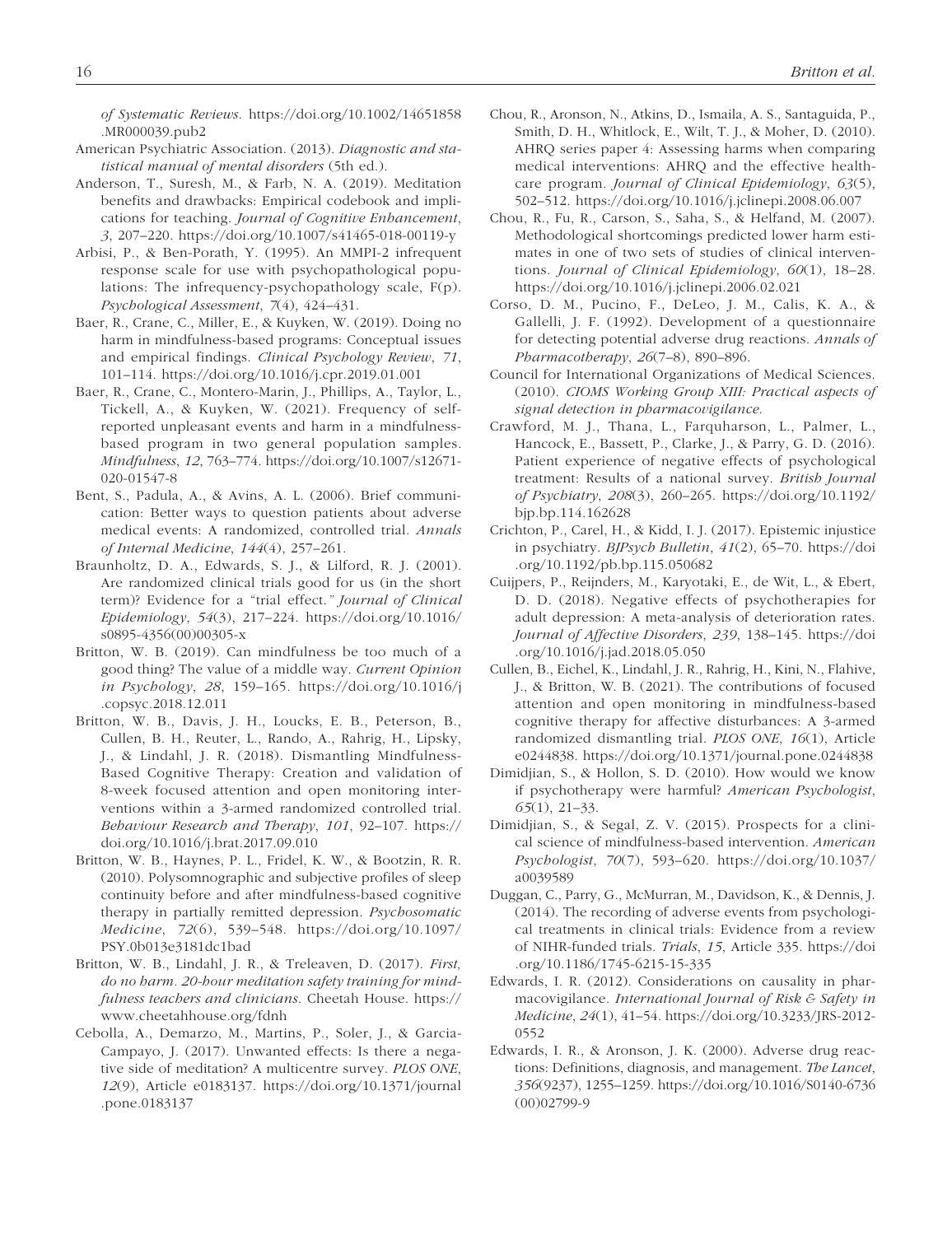- Farias, M., Maraldi, E., Wallenkampf, K. C., & Lucchetti, G. (2020). Adverse events in meditation practices and meditation-based therapies: A systematic review. *Acta Psychiatrica Scandinavica*, *142*(5), 374–393. https://doi .org/10.1111/acps.13225
- Food and Drug Administration. (2010). *Safety reporting requirements for human drug and biological products and safety reporting requirements for bioavailability and bioequivalence studies in humans* (Federal Register). Department of Health and Human Services, Food and Drug Administration. http://edocket.access.gpo.gov/ 2010/pdf/2010-24296.pdf
- Fowler, F. (1998). Mode effects in a survey of Medicare prostate surgery patients. *Public Opinion Quarterly*, *62*, 29–46.
- Freedland, K. E., King, A. C., Ambrosius, W. T., Mayo-Wilson, E., Mohr, D. C., Czajkowski, S. M., Thabane, L., Collins, L. M., Rebok, G. W., Treweek, S. P., Cook, T. D., Edinger, J. D., Stoney, C. M., Campo, R. A., Young-Hyman, D., Riley, W. T., & National Institutes of Health Office of Behavioral and Social Sciences Research Expert Panel on Comparator Selection in Behavioral and Social Science Clinical Trials. (2019). The selection of comparators for randomized controlled trials of health-related behavioral interventions: Recommendations of an NIH expert panel. *Journal of Clinical Epidemiology*, *110*, 74–81. https://doi .org/10.1016/j.jclinepi.2019.02.011
- Frewen, P. A., & Lanius, R. A. (2006). Toward a psychobiology of posttraumatic self-dysregulation: Reexperiencing, hyperarousal, dissociation, and emotional numbing. *Annals of the New York Academy of Sciences*, *1071*, 110– 124. https://doi.org/10.1196/annals.1364.010
- Frist, M. (1997). *Structured Clinical Interview for DSM-IV Axis II Personality Disorders, (SCID-II)*. American Psychiatric Press.
- Furukawa, T. A., Noma, H., Caldwell, D. M., Honyashiki, M., Shinohara, K., Imai, H., Chen, P., Hunot, V., & Churchill, R. (2014). Waiting list may be a nocebo condition in psychotherapy trials: A contribution from network metaanalysis. *Acta Psychiatrica Scandinavica*, *130*(3), 181– 192. https://doi.org/10.1111/acps.12275
- Gitlin, L. N. (2013). Introducing a new intervention: An overview of research phases and common challenges. *American Journal of Occupational Therapy*, *67*(2), 177– 184. https://doi.org/10.5014/ajot.2013.006742
- Goldberg, S. B., Tucker, R. P., Greene, P. A., Davidson, R. J., Wampold, B. E., Kearney, D. J., & Simpson, T. L. (2018). Mindfulness-based interventions for psychiatric disorders: A systematic review and meta-analysis. *Clinical Psychology Review*, *59*, 52–60. https://doi.org/10.1016/j .cpr.2017.10.011
- Goldberg, S. B., Tucker, R. P., Greene, P. A., Simpson, T. L., Kearney, D. J., & Davidson, R. J. (2017). Is mindfulness research methodology improving over time? A systematic review. *PLOS ONE*, *12*(10), Article e0187298. https://doi .org/10.1371/journal.pone.0187298
- Golomb, B. A., McGraw, J. J., Evans, M. A., & Dimsdale, J. E. (2007). Physician response to patient reports of adverse drug effects: Implications for patient-targeted adverse

effect surveillance. *Drug Safety*, *30*(8), 669–675. https:// doi.org/10.2165/00002018-200730080-00003

- Hammad, T. A., Pinheiro, S. P., & Neyarapally, G. A. (2011). Secondary use of randomized controlled trials to evaluate drug safety: A review of methodological considerations. *Clinical Trials*, *8*(5), 559–570. https://doi.org/10 .1177/1740774511419165
- Hannan, C., Lambert, M. J., Harmon, C., Nielsen, S. L., Smart, D. W., Shimokawa, K., & Sutton, S. W. (2005). A lab test and algorithms for identifying clients at risk for treatment failure. *Journal of Clinical Psychology*, *61*(2), 155–163. https://doi.org/10.1002/jclp.20108
- Hansen, N., Lambert, M., & Forman, E. (2002). The psychotherapy dose-response effect and its implications for treatment delivery services. *Clinical Psychology: Science and Practice*, *9*(3), 329–343.
- Hatfield, D., McCullough, L., Frantz, S. H., & Krieger, K. (2010). Do we know when our clients get worse? An investigation of therapists' ability to detect negative client change. *Clinical Psychology & Psychotherapy*, *17*(1), 25–32. https://doi.org/10.1002/cpp.656
- Hauben, M., & Aronson, J. K. (2007). Gold standards in pharmacovigilance: The use of definitive anecdotal reports of adverse drug reactions as pure gold and highgrade ore. *Drug Safety*, *30*(8), 645–655. https://doi.org/ 10.2165/00002018-200730080-00001
- Healy, D., & Mangin, D. (2019). Clinical judgments, not algorithms, are key to patient safety-an essay by David Healy and Dee Mangin. *The BMJ*, *367*, Article l5777. https://doi .org/10.1136/bmj.l5777
- Hill, A. B. (2015). The environment and disease: Association or causation? *Journal of the Royal Society of Medicine*, *108*(1), 32–37. https://doi.org/10.1177/0141076814562718
- Hinz, A., Ernst, J., Glaesmer, H., Brahler, E., Rauscher, F. G., Petrowski, K., & Kocalevent, R. D. (2017). Frequency of somatic symptoms in the general population: Normative values for the Patient Health Questionnaire-15 (PHQ-15). *Journal of Psychosomatic Research*, *96*, 27–31. https://doi .org/10.1016/j.jpsychores.2016.12.017
- Hirshberg, M. J., Goldberg, S. B., Rosenkranz, M., & Davidson, R. J. (2020). Prevalence of harm in mindfulness-based stress reduction. *Psychological Medicine*. Advance online publication. https://doi.org/10.1017/S0033291720002834
- Hofmann, S. G., Sawyer, A. T., Witt, A. A., & Oh, D. (2010). The effect of mindfulness-based therapy on anxiety and depression: A meta-analytic review. *Journal of Consulting and Clinical Psychology*, *78*(2), 169–183. https://doi .org/10.1037/a0018555
- Holmes, E. A., Ghaderi, A., Harmer, C. J., Ramchandani, P. G., Cuijpers, P., Morrison, A. P., Roiser, J. P., Bockting, C., O'Connor, R. C., Shafran, R., Moulds, M. L., & Craske, M. G. (2018). *The Lancet* Psychiatry Commission on psychological treatments research in tomorrow's science. *Lancet Psychiatry*, *5*(3), 237–286. https://doi.org/10.1016/S2215- 0366(17)30513-8
- Hopewell, S., Altman, D. G., Moher, D., & Schulz, K. F. (2008). Endorsement of the CONSORT Statement by high impact factor medical journals: A survey of journal editors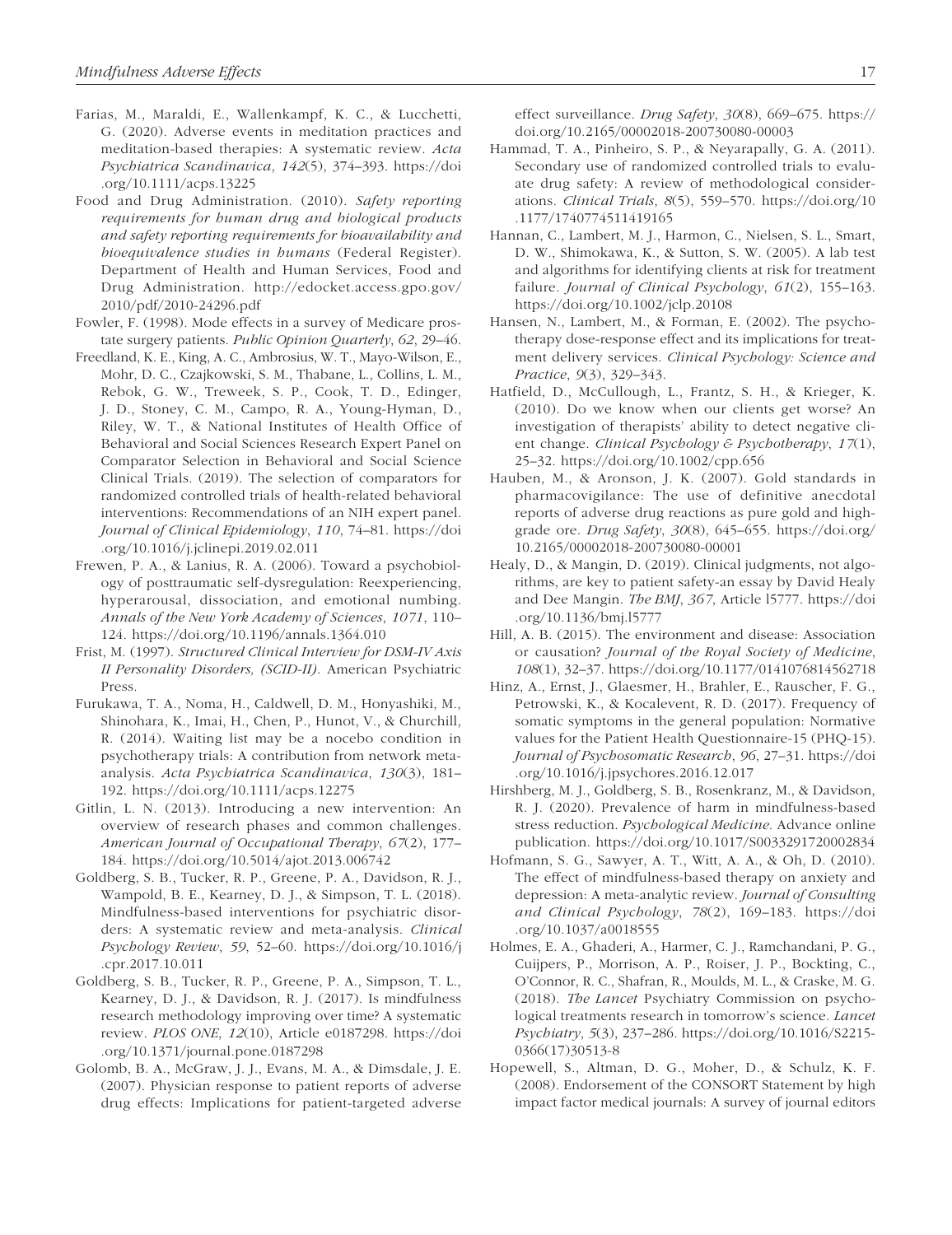and journal 'Instructions to Authors.' *Trials*, *9*, Article 20. https://doi.org/10.1186/1745-6215-9-20

- Horigian, V. E., Robbins, M. S., Dominguez, R., Ucha, J., & Rosa, C. L. (2010). Principles for defining adverse events in behavioral intervention research: Lessons from a family-focused adolescent drug abuse trial. *Clinical Trials*, *7*(1), 58–68. https://doi.org/10.1177/1740774509356575
- Hrobjartsson, A., Emanuelsson, F., Skou Thomsen, A. S., Hilden, J., & Brorson, S. (2014). Bias due to lack of patient blinding in clinical trials. A systematic review of trials randomizing patients to blind and nonblind sub-studies. *International Journal of Epidemiology*, *43*(4), 1272–1283. https://doi.org/10.1093/ije/dyu115
- Ioannidis, J. P. (2009). Adverse events in randomized trials: Neglected, restricted, distorted, and silenced. *Archives of Internal Medicine*, *169*(19), 1737–1739. https://doi .org/10.1001/archinternmed.2009.313
- Ioannidis, J. P., Evans, S. J., Gotzsche, P. C., O'Neill, R. T., Altman, D. G., Schulz, K., & Moher, D. (2004). Better reporting of harms in randomized trials: An extension of the CONSORT statement. *Annals of Internal Medicine*, *141*(10), 781–788.
- Johnson, C., Burke, C., Brinkman, S., & Wade, T. (2016). Effectiveness of a school-based mindfulness program for transdiagnostic prevention in young adolescents. *Behaviour Research and Therapy*, *81*, 1–11. https://doi .org/10.1016/j.brat.2016.03.002
- Jonsson, U., Alaie, I., Parling, T., & Arnberg, F. K. (2014). Reporting of harms in randomized controlled trials of psychological interventions for mental and behavioral disorders: A review of current practice. *Contemporary Clinical Trials*, *38*(1), 1–8. https://doi.org/10.1016/j.cct .2014.02.005
- Kramer, M. S. (1981). Difficulties in assessing the adverse effects of drugs. *British Journal of Clinical Pharmacology*, *11*(Suppl. 1), 105S–110S.
- Kuijpers, H., van der Heijden, F., Tuinier, S., & Verhoeven, W. (2007). Meditation-induced psychosis. *Psychopathology*, *40*, 461–464.
- Kuyken, W., Crane, W., & Williams, J. M. (2012). *Mindfulness-Based Cognitive Therapy (MBCT) implementation resources*. Oxford University, University of Exeter, Bangor University.
- Lambert, M., Whipple, J. L., Hawkins, E. J., Vermeersch, D. A., Nielsen, S. L., & Smart, D. W. (2003). Is it time for clinicians to routinely track patient outcome? A meta-analysis. *Clinical Psychology: Science and Practice*, *10*, 288–301.
- Lambert, M. J. (2013). The efficacy and effectiveness of psychotherapy. In M. Lambert (Ed.), *Bergin and Garfield's handbook of psychotherapy and behavior change* (6th ed., pp. 69–218). Wiley.
- Lilienfeld, S. O. (2007). Psychological treatments that cause harm. *Perspectives on Psychological Science*, *2*(1), 53–70. https://doi.org/10.1111/j.1745-6916.2007.00029.x
- Lindahl, J. R., & Britton, W. B. (2019). 'I have this feeling of not really being here': Buddhist meditation and changes in sense of self. *Journal of Consciousness Studies*, *26*(7–8), 157–183.
- Lindahl, J. R., Britton, W. B., Cooper, D. J., & Kirmayer, L. (2019). Challenging and adverse meditation experiences: Toward a person-centered approach. In M. Farias, M. Lalljee, & D. Brazier (Eds.), *The Oxford handbook of meditation*. Oxford University Press. https://doi.org/10.1093/ oxfordhb/9780198808640.013.51
- Lindahl, J. R., Cooper, D. J., Fisher, N. E., Kirmayer, L., & Britton, W. (2020). Progress or pathology? Differential diagnosis and Intervention criteria for meditation-related challenges: Perspectives from Buddhist meditation teachers and practitioners. *Frontiers in Psychology*, *11*, Article 1905. https://doi.org/10.3389/fpsyg.2020.01905
- Lindahl, J. R., Fisher, N. E., Cooper, D. J., Rosen, R. K., & Britton, W. B. (2017). The varieties of contemplative experience: A mixed-methods study of meditation-related challenges in Western Buddhists. *PLOS ONE*, *12*(5), Article e0176239. https://doi.org/10.1371/journal.pone.0176239
- Linden, M. (2013). How to define, find and classify side effects in psychotherapy: From unwanted events to adverse treatment reactions. *Clinical Psychology & Psychotherapy*, *20*(4), 286–296. https://doi.org/10.1002/cpp.1765
- Lineberry, N., Berlin, J. A., Mansi, B., Glasser, S., Berkwits, M., Klem, C., Bhattacharya, A., Citrome, L., Enck, R., Fletcher, J., Haller, D., Chen, T-T., & Laine, C. (2016). Recommendations to improve adverse event reporting in clinical trial publications: A joint pharmaceutical industry/ journal editor perspective. *The BMJ*, *355*, Article i5078. https://doi.org/10.1136/bmj.i5078
- Lomas, T., Cartwright, T., Edginton, T., & Ridge, D. (2015). A qualitative summary of experiential challenges associated with meditation practice. *Mindfulness*, *6*(4), 848–860. https://doi.org/10.1007/s12671-014-0329-8
- Lomas, T., Medina, J. C., Ivtzan, I., Rupprecht, S., Hart, R., & Eiroa-Orosa, F. J. (2017). The impact of mindfulness on well-being and performance in the workplace: An inclusive systematic review of the empirical literature. *European Journal of Work and Organizational Psychology*, *26*(4), 492–513. https://doi.org/10.1080/13 59432X.2017.1308924
- Lustyk, M., Chawla, N., Nolan, R., & Marlatt, G. (2009). Mindfulness meditation research: Issues of participant screening, safety procedures, and researcher training. *Advances in Mind-Body Medicine*, *24*(1), 20–30.
- Mayo-Wilson, E., Fusco, N., Li, T., Hong, H., Canner, J. K., & Dickersin, K., for the MUDS Investigators. (2019). Harms are assessed inconsistently and reported inadequately part 1: Systematic adverse events. *Journal of Clinical Epidemiology*, *113*, 20–27. https://doi.org/10.1016/j .jclinepi.2019.04.022
- Moher, D., Schulz, K. F., & Altman, D. (2001). The CONSORT statement: Revised recommendations for improving the quality of reports of parallel-group randomized trials. *JAMA*, *285*(15), 1987–1991.
- Moore, T. J., Singh, S., & Furberg, C. D. (2012). The FDA and new safety warnings. *Archives of Internal Medicine*, *172*(1), 78–80. https://doi.org/10.1001/archinternmed.2011.618
- Moritz, S., Fieker, M., Hottenrott, B., Seeralan, T., Cludius, B., Kolbeck, K. G. J., & Nestoriuc, Y. (2015). No pain, no gain?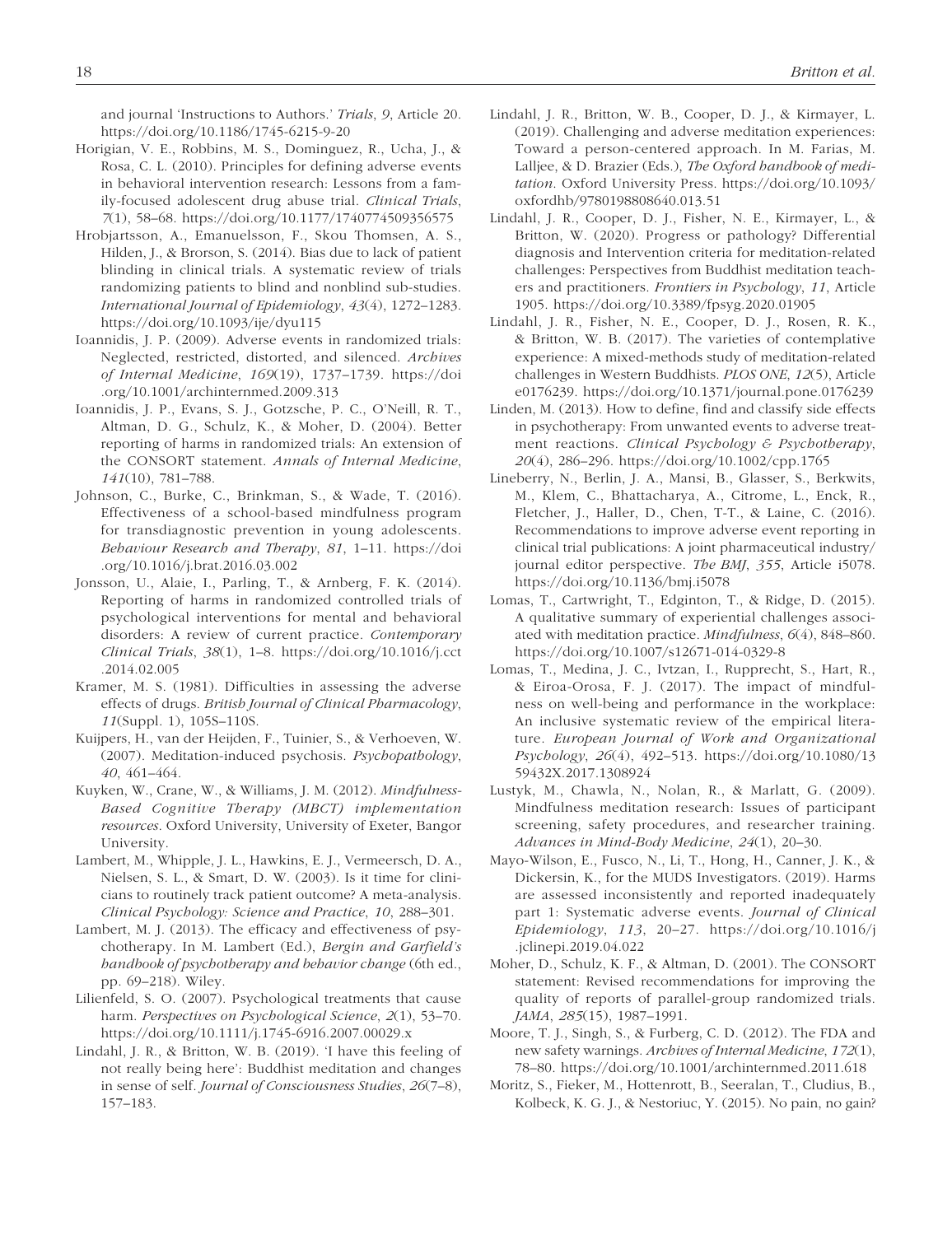Adverse effects of psychotherapy in obsessive–compulsive disorder and its relationship to treatment gains. *Journal of Obsessive-Compulsive and Related Disorders*, *5*, 61–66.

- Morone, N. E., Moore, C. G., & Greco, C. M. (2017). Characteristics of adults who used mindfulness meditation: United States, 2012. *Journal of Alternative and Complementary Medicine*, *23*(7), 545–550. https://doi.org/10 .1089/acm.2016.0099
- Office for Human Research Protections. (2016). Unanticipated problems involving risks & adverse events guidance (2007). U.S. Department of Health and Human Services. https://www.hhs.gov/ohrp/regulations-and-policy/guid ance/reviewing-unanticipated-problems/index.html
- Nichols, A. L., & Maner, J. K. (2008). The good-subject effect: Investigating participant demand characteristics. *Journal of General Psychology*, *135*(2), 151–165. https://doi .org/10.3200/GENP.135.2.151-166
- Parker, G., Fletcher, K., Berk, M., & Paterson, A. (2013). Development of a measure quantifying adverse psychotherapeutic ingredients: The Experiences of Therapy Questionnaire (ETQ). *Psychiatry Research*, *206*(2–3), 293–301. https://doi.org/10.1016/j.psychres.2012.11.026
- Parsons, C. E., Crane, C., Parsons, L. J., Fjorback, L. O., & Kuyken, W. (2017). Home practice in Mindfulness-Based Cognitive Therapy and Mindfulness-Based Stress Reduction: A systematic review and meta-analysis of participants' mindfulness practice and its association with outcomes. *Behaviour Research and Therapy*, *95*, 29–41. https://doi.org/10.1016/j.brat.2017.05.004
- Peterson, A. L., Roache, J. D., Raj, J., & Young-McCaughan, for the STRONG STAR Consortium. (2013). The need for expanded monitoring of adverse events in behavioral health clinical trials. *Contemporary Clinical Trials*, *34*(1), 152–154. https://doi.org/10.1016/j.cct.2012.10.009
- Reynolds, L., Bissett, I., Porter, D., & Consedine, N. (2017). A brief mindfulness intervention is associated with negative outcomes in a randomised controlled trial among chemotherapy patients. *Mindfulness*, *8*(5), 1291–1303.
- Rheker, J., Beisel, S., Kraling, S., & Rief, W. (2017). Rate and predictors of negative effects of psychotherapy in psychiatric and psychosomatic inpatients. *Psychiatry Research*, *254*, 143–150. https://doi.org/10.1016/j.psy chres.2017.04.042
- Rozental, A., Castonguay, L., Dimidjian, S., Lambert, M., Shafran, R., Andersson, G., & Carlbring, P. (2018). Negative effects in psychotherapy: Commentary and recommendations for future research and clinical practice. *BJPsych Open*, *4*(4), 307–312. https://doi.org/10.1192/bjo .2018.42
- Rozental, A., Kottorp, A., Forsstrom, D., Mansson, K., Boettcher, J., Andersson, G., Furmark, T., & Carlbring, P. (2019). The Negative Effects Questionnaire: Psychometric properties of an instrument for assessing negative effects in psychological treatments. *Behavioural and Cognitive Psychotherapy*, *47*(5), 559–572. https://doi.org/10.1017/ S1352465819000018
- Rush, A. J., Gullion, C. M., Basco, M. R., Jarrett, R. B., & Trivedi, M. H. (1996). The Inventory of Depressive

Symptomatology (IDS): Psychometric properties. *Psychological Medicine*, *26*(3), 477–486.

- Santorelli, S., Meleo-Meyer, F., Koerbel, L., Kabat-Zinn, J., Blacker, M., Herbette, G., & Fulwiler, C. (2017). *Mindfulness-Based Stress Reduction (MBSR) authorized curriculum guide*. Center for Mindfulness in Medicine, Health Care, and Society (CFM), University of Massachusetts Medical School.
- Schermuly-Haupt, M., Linden, M., & Rush, J. (2018). Unwanted events and side effects in cognitive behavior therapy. *Cognitive Therapy and Research*, *42*, 219–229.
- Schlosser, M., Sparby, T., Voros, S., Jones, R., & Marchant, N. L. (2019). Unpleasant meditation-related experiences in regular meditators: Prevalence, predictors, and conceptual considerations. *PLOS ONE*, *14*(5), Article e0216643. https://doi.org/10.1371/journal.pone.0216643
- Schneibel, R., Wilbertz, G., Scholz, C., Becker, M., Brakemeier, E. L., Bschor, T., Zobel, I., & Schmoll, D. (2017). Adverse events of group psychotherapy in the in-patient setting: Results of a naturalistic trial. *Acta Psychiatrica Scandinavica*, *136*(3), 247–258. https://doi.org/10.1111/ acps.12747
- Schunemann, H., Hill, S., Guyatt, G., Akl, E. A., & Ahmed, F. (2011). The GRADE approach and Bradford Hill's criteria for causation. *Journal of Epidemiology and Community Health*, *65*(5), 392–395. https://doi.org/10.1136/jech.2010 .119933
- Segal, Z. V., Teasdale, J., Williams, J., & Gemar, M. (2002). The Mindfulness-Based Cognitive Therapy Adherence Scale: Inter-rater reliability, adherence to and treatment distinctiveness. *Clinical Psychology & Psychotherapy*, *9*, 131–138. https://doi.org/10.1002/cpp.320
- Segal, Z. V., Williams, J. M. G., & Teasdale, J. D. (2002). *Mindfulness-Based Cognitive Therapy for Depression: A new approach to preventing relapse*. Guilford Press.
- Sheskin, D. (2004). *Handbook of parametric and nonparametric statistical procedures* (3rd ed.). Chapman & Hall/CRC.
- Siegerink, B., & Rohmann, J. L. (2018). Impact of your results: Beyond the relative risk. *Research and Practice in Thrombosis and Haemostasis*, *2*(4), 653–657. https:// doi.org/10.1002/rth2.12148
- Singh, S., & Loke, Y. K. (2012). Drug safety assessment in clinical trials: Methodological challenges and opportunities. *Trials*, *13*, Article 138. https://doi.org/10.1186/1745- 6215-13-138
- Talbot, J., & Aronson, J. (Eds.). (2012). *Stephens' detection and evaluation of adverse drug reactions: Principles and practice* (6th ed.). Wiley-Blackwell.
- Treleaven, D. (2018). *Trauma-sensitive mindfulness: Practices for safe and transformative healing*. W.W. Norton.
- Turner, W. M. (1984). The Food and Drug Administration algorithm. Special workshop: Regulatory. *Drug Information Journal*, *18*(3–4), 259–266.
- Van Dam, N. T., & Galante, J. (2020). Underestimating harm in mindfulness-based stress reduction. *Psychological Medicine*. Advance online publication. https://doi. org/10.1017/S003329172000447X
- Van Dam, N. T., van Vugt, M. K., Vago, D. R., Schmalzl, L., Saron, C. D., Olendzki, A., Meissner, T., Lazar, S. W., Kerr,